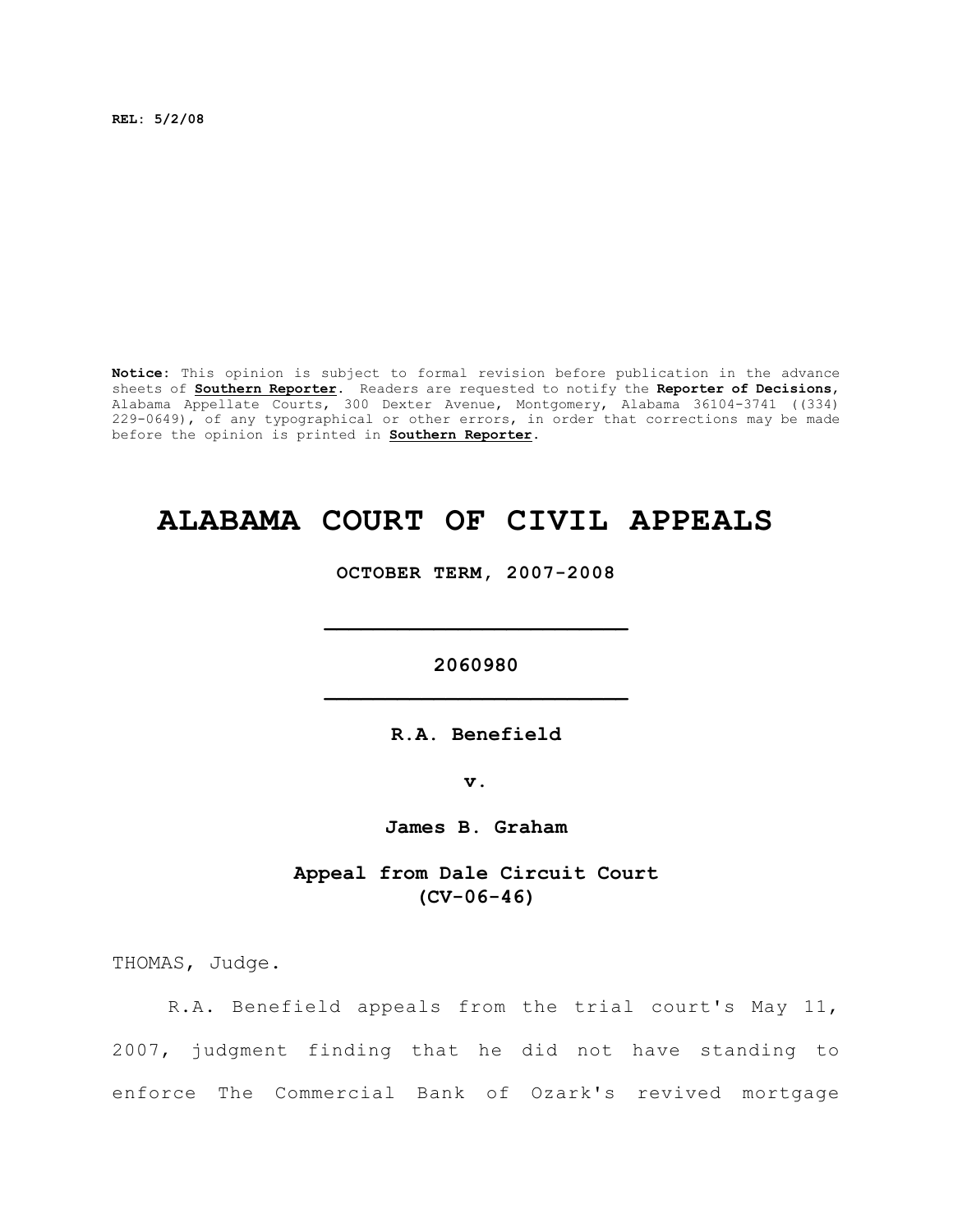interest in certain property and determining the redemption price of the property to be \$114,331.79.

# Procedural History

Benefield purchased certain real property at a foreclosure sale on March 14, 2005. On February 21, 2006, James B. Graham filed a complaint seeking to enforce his statutory right of redemption of the real property previously sold at the foreclosure sale. Graham contemporaneously tendered to the trial court \$114,645.68. On February 13, 2007, the trial court conducted a hearing at which it heard disputed, oral testimony and admitted 11 exhibits. On March 15, 2007, the trial court entered an order setting the redemption price at \$125,474.26. On March 19, 2007, Graham timely filed a postjudgment motion pursuant to Rule 59, Ala. R. Civ. P., seeking to alter, amend, or vacate that judgment. On April 6, 2007, Benefield timely filed a postjudgment motion pursuant to Rule 59, Ala. R. Civ. P., seeking to alter, amend, or vacate that judgment. On May 11, 2007, the trial court amended the judgment, setting the redemption price at \$114,331.79. In all other respects, the trial court denied the parties' postjudgment motions. On June 21, 2007,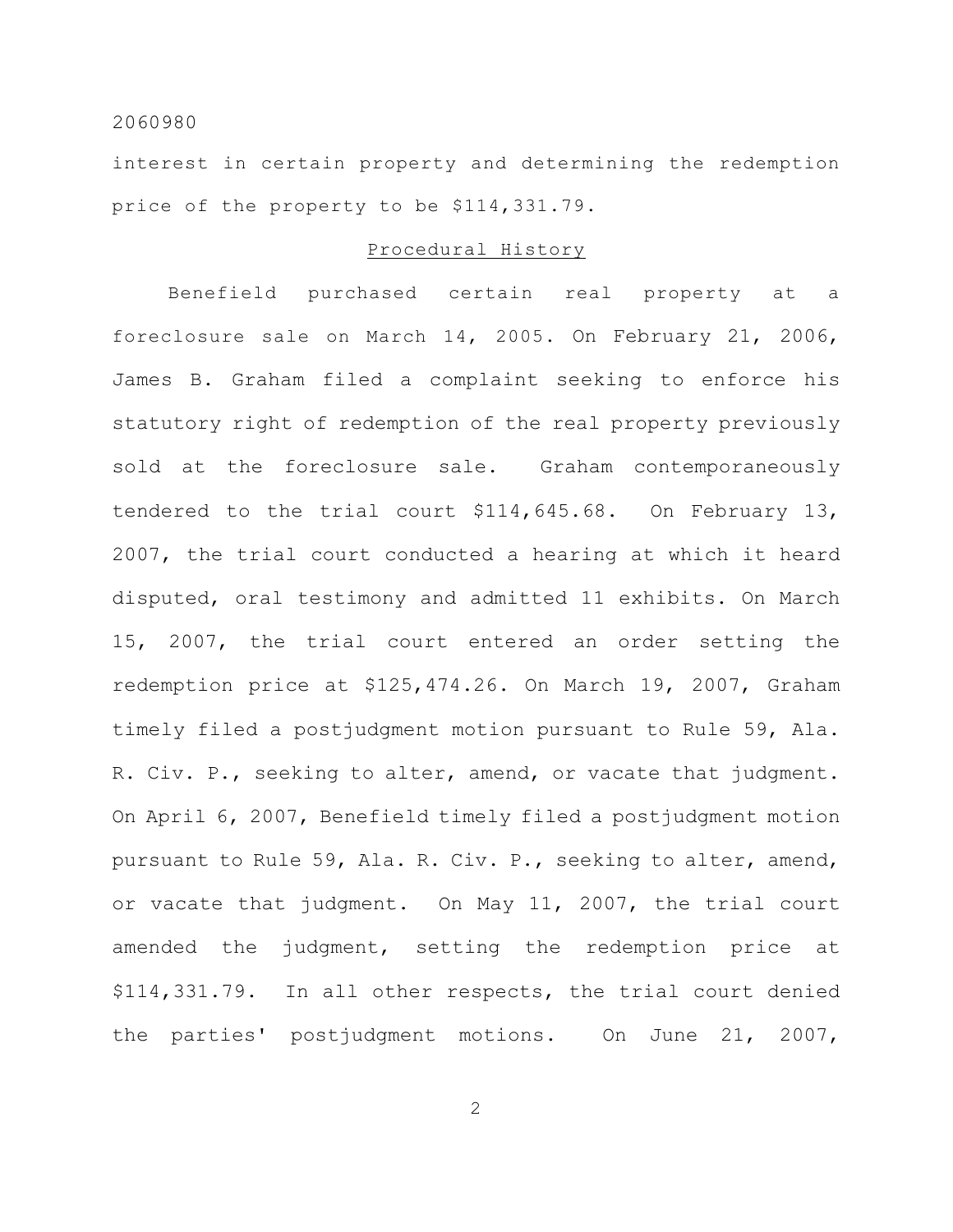Benefield timely appealed to the supreme court. This case was transferred to this court by the supreme court, pursuant to § 12-2-7(6), Ala. Code 1975.

#### Facts

Robert E. Turner and Edith L. Turner were the initial mortgagors of the real property at issue. The Commercial Bank of Ozark ("the bank") was the mortgagee. The bank foreclosed on the mortgage and conducted a foreclosure sale on March  $14$ , 2005. Benefield purchased the real property at the foreclosure sale for \$98,049.48. After the foreclosure sale, there was still a remaining principal balance on the mortgage, as well as interest owed. The principal balance after the sale of the property was \$183,844.18, and the interest owed was \$77,858.06. The interest accrued at a rate of \$40.29 per day. It is undisputed that Benefield owned no interest in the mortgage-deficiency debt and that the bank owned that debt. The bank did not assign or transfer that debt to Benefield.

On October 1, 2005, the Turners assigned to Graham their statutory right of redemption. At some time before November 18, 2005, Graham contacted Benefield to provide notice that he had been assigned the Turners' statutory right of redemption.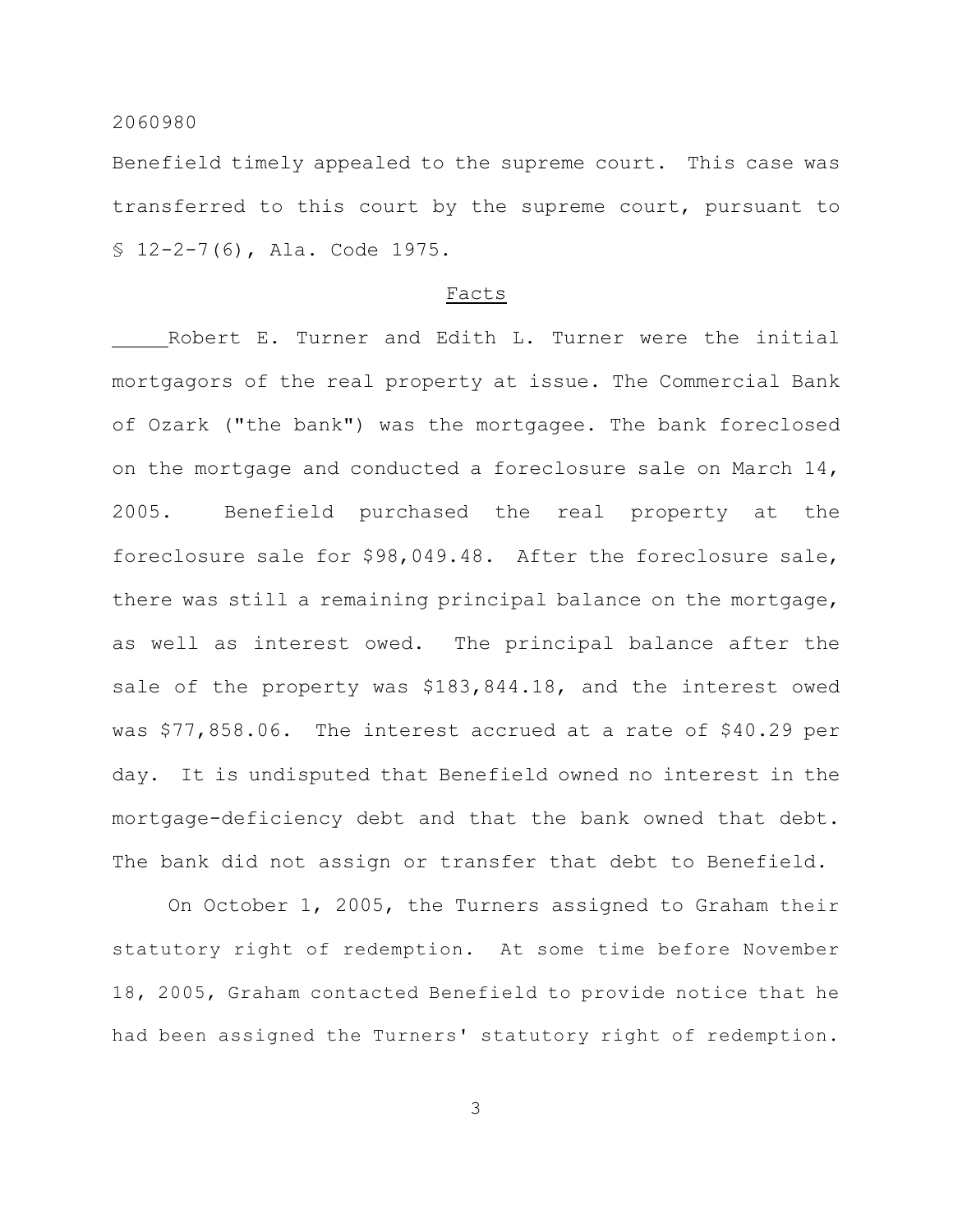On November 16, 2005, the bank notified counsel for Benefield, James R. Fuqua, via correspondence, that "the principal balance remaining after sell [sic] of collateral is \$183,844.18. The interest owed to date is \$77,858.06 with a per diem of \$40.29462."

On November 18, 2005, Fuqua, on behalf of Benefield, presented to Graham correspondence outlining what Benefield contended were lawful charges pursuant to § 6-5-253, Ala. Code 1975. In that correspondence, Fuqua asserted that Benefield was due a total amount of \$111,403.33. The November 18, 2005, correspondence also stated that, in addition to the lawful charges,

"there is an outstanding deficiency balance under the mortgage that was foreclosed on owed to the Commercial Bank. Further, you will be receiving another demand by the Commercial Bank for the deficiency balance which they are due according to the case law of funds that were owed under the note and mortgage, said letter will follow from me on behalf of the Commercial Bank. Once my client, R.A. Benefield, is paid the above sum by certified funds within ten (10) days of the date of receipt of this response, and the Commercial Bank has received the funds which they will demand by their separate letter for the deficiency balance, then my client will sign the necessary documents to convey title to your client."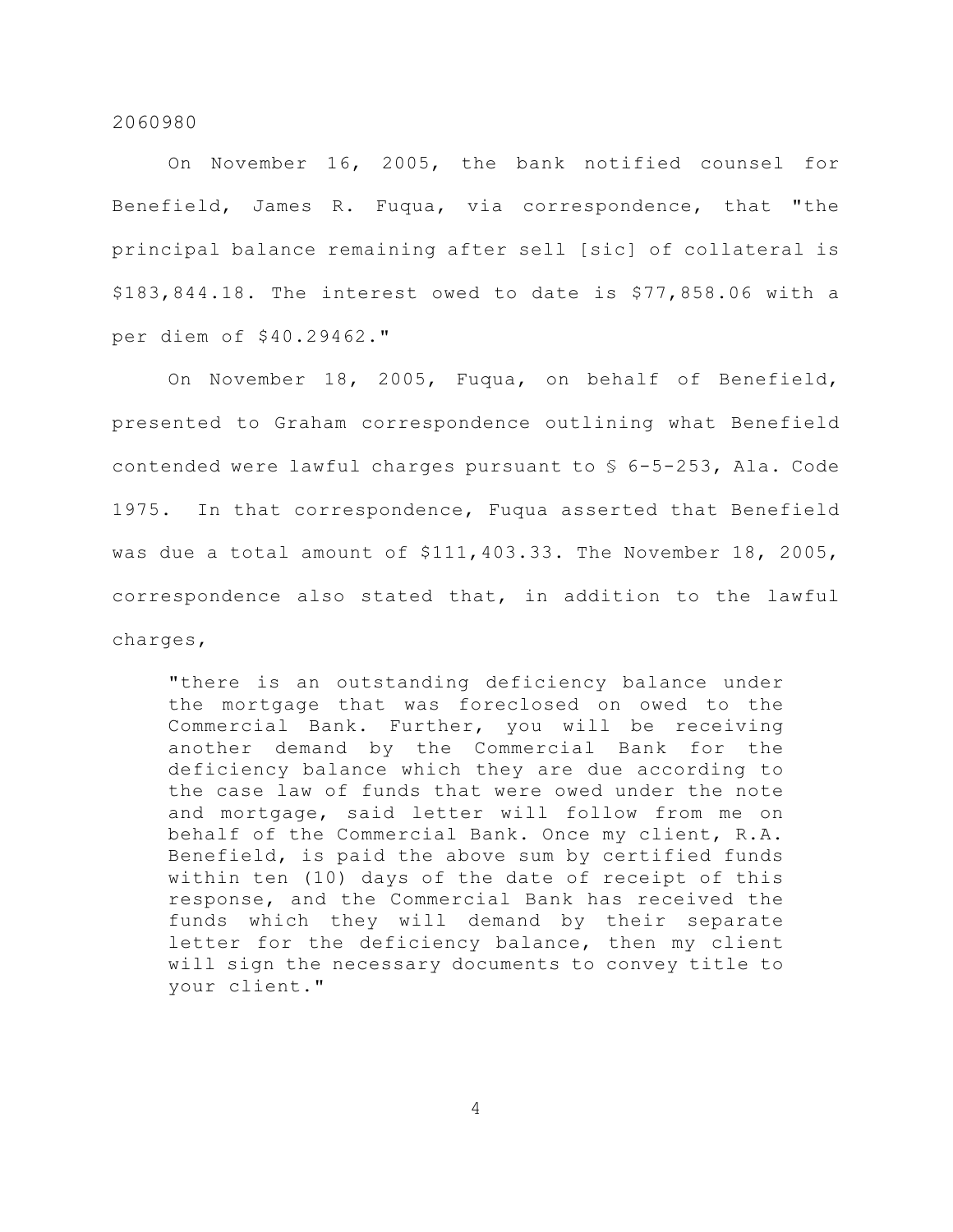On November 23, 2005, Fuqua advised Graham via correspondence that he also represented the bank concerning the deficiency balance owed after the foreclosure sale. That correspondence requested that Graham pay the bank \$261,984.30 and stated that the daily interest rate was \$40.29.

On January 31, 2006, Robert Brogden, attorney for the bank, sent correspondence to counsel for Graham, stating:

"You had called me and stated that Jimmy Graham had been to see Charlie Harper [(president of the bank)] with reference [to] the redemption of the ... Turner property. You stated that Charlie had told him that, if he paid Alan Benefield all that was due him, the bank would accept \$15,000.00 in allowing the redemption.

"I have called Charlie and confirmed that. As long as you pay whatever is necessary to Alan to redeem, the bank will then accept \$15,000.00 and allow the redemption by [Graham]."

On February 3, 2006, Graham sent a written demand to Benefield seeking a statement of debt and lawful charges pursuant to § 6-5-252, Ala. Code 1975. On February 10, 2006, Benefield timely provided a statement demanding \$114,291.10, the amount that he contended to be the debt and lawful charges. On February 15, 2006, Graham responded, disputing whether several items that Benefield claimed as lawful charges were, in fact, charges relating to permanent improvements. On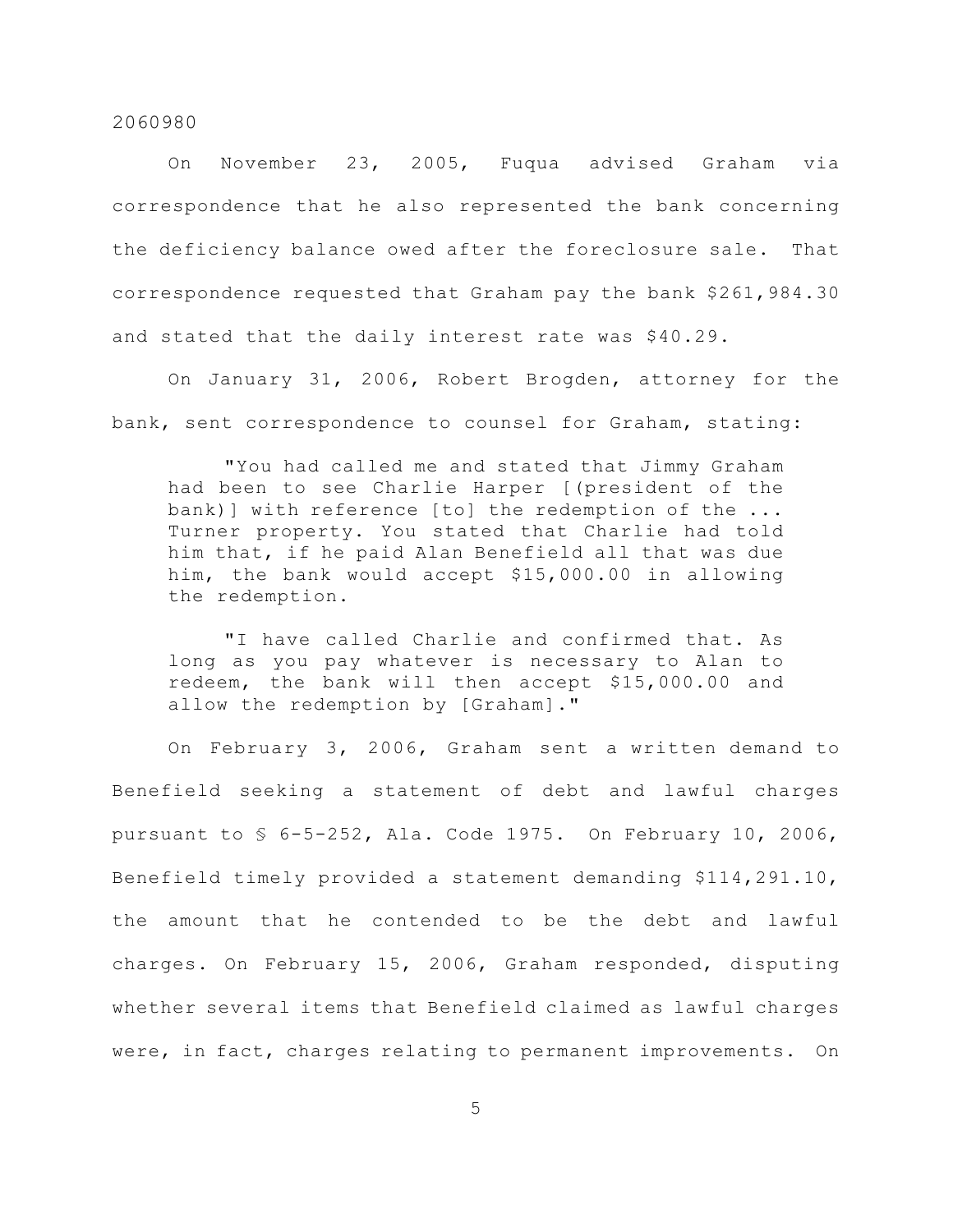February 21, 2006, Graham tendered to the trial court \$114,645.68 and filed a petition seeking to establish the redemption price of the real property.

On February 23, 2007, the trial court conducted a hearing at which it heard disputed, oral testimony and admitted 11 exhibits. Graham, Benefield, and Larry Ezell, a senior vice president of the bank, testified.

Graham testified that he had negotiated with the bank and its counsel, Robert Brogden, regarding the mortgage-deficiency debt. Graham testified that he met with Charlie Harper, president of the bank, and that they had agreed that the bank would accept \$15,000 in satisfaction of the deficiency balance owed for the real property. Graham paid \$15,000 to the bank and satisfied the deficiency debt.

Graham disputed the charges claimed by Benefield. Graham testified that he disputed the charges claimed by Benefield for "bush-hogging" on the basis that "bush-hogging was not a permanent improvement." Graham also disputed whether the seed, fertilizer, corn, mineral blocks, fish food, and labor to clean the area around the pond, which were listed as lawful charges, were permanent improvements to the property.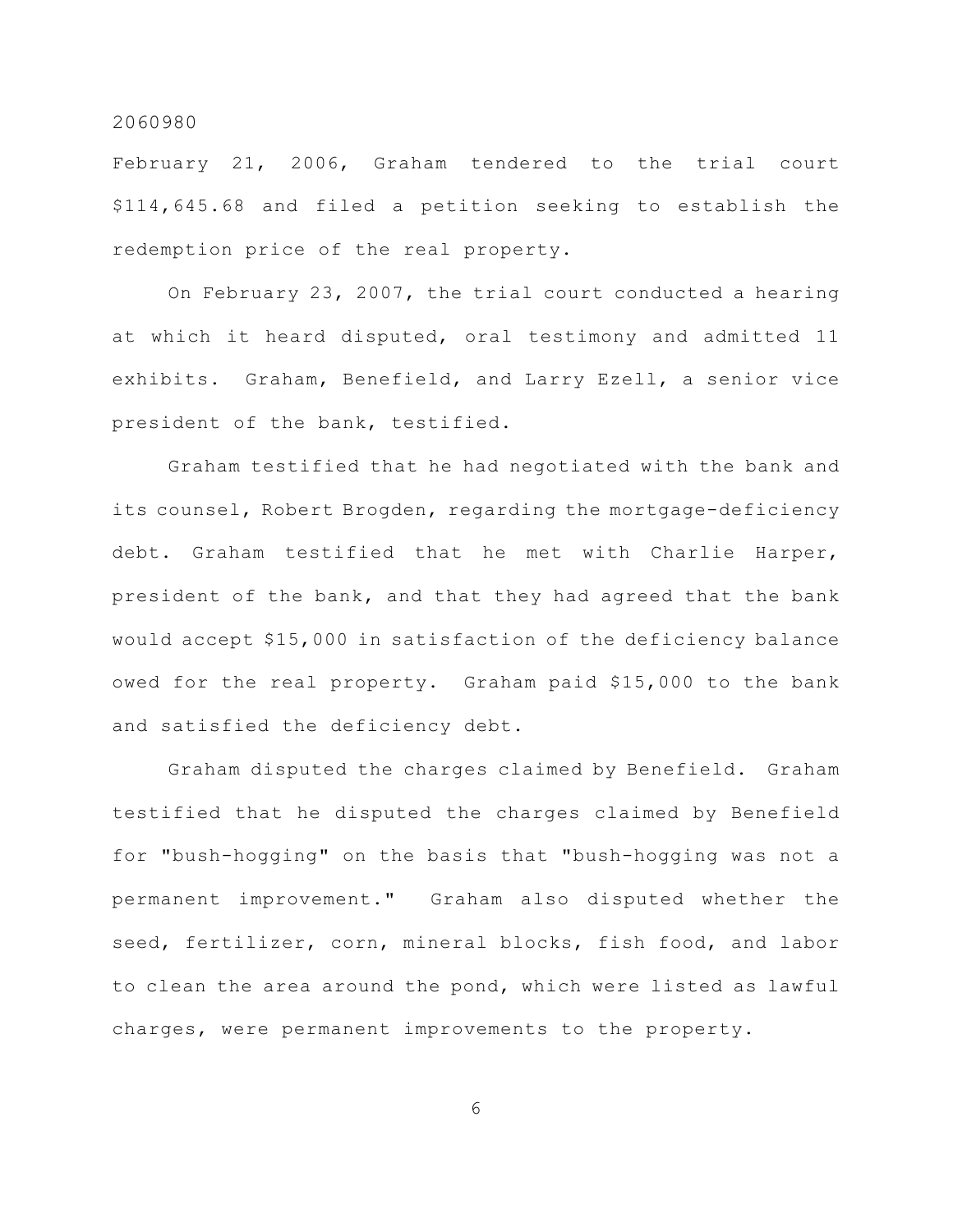Benefield testified that he had purchased the property at the foreclosure sale for approximately \$98,000. When he purchased the property, he believed that the deficiency balance would have to be paid in full in order for a redemptioner to redeem the property, and he "felt very comfortable that the debt owed plus the purchase price of the land far exceeded any value of the land." Benefield admitted that the bank had not ever offered to assign to him the deficiency balance. Benefield testified that he did not want to transfer the property to anyone and had seen no reason to do so thus far.

Benefield testified that in November 2005 Graham notified of him of Graham's intent to redeem the property. He responded with a demand of debt and lawful charges on November 18, 2005, claiming the purchase price plus interest, as well as "80 hours at \$60 an hour bush-hogging and tractor work, cost of seed, fertilizer, corn, mineral blocks, and fish food, and labor to clean the area around the banks of the ponds, for a total of [\$]111,403.33." On February 10, 2006, Benefield updated his demand of debt and lawful charges to include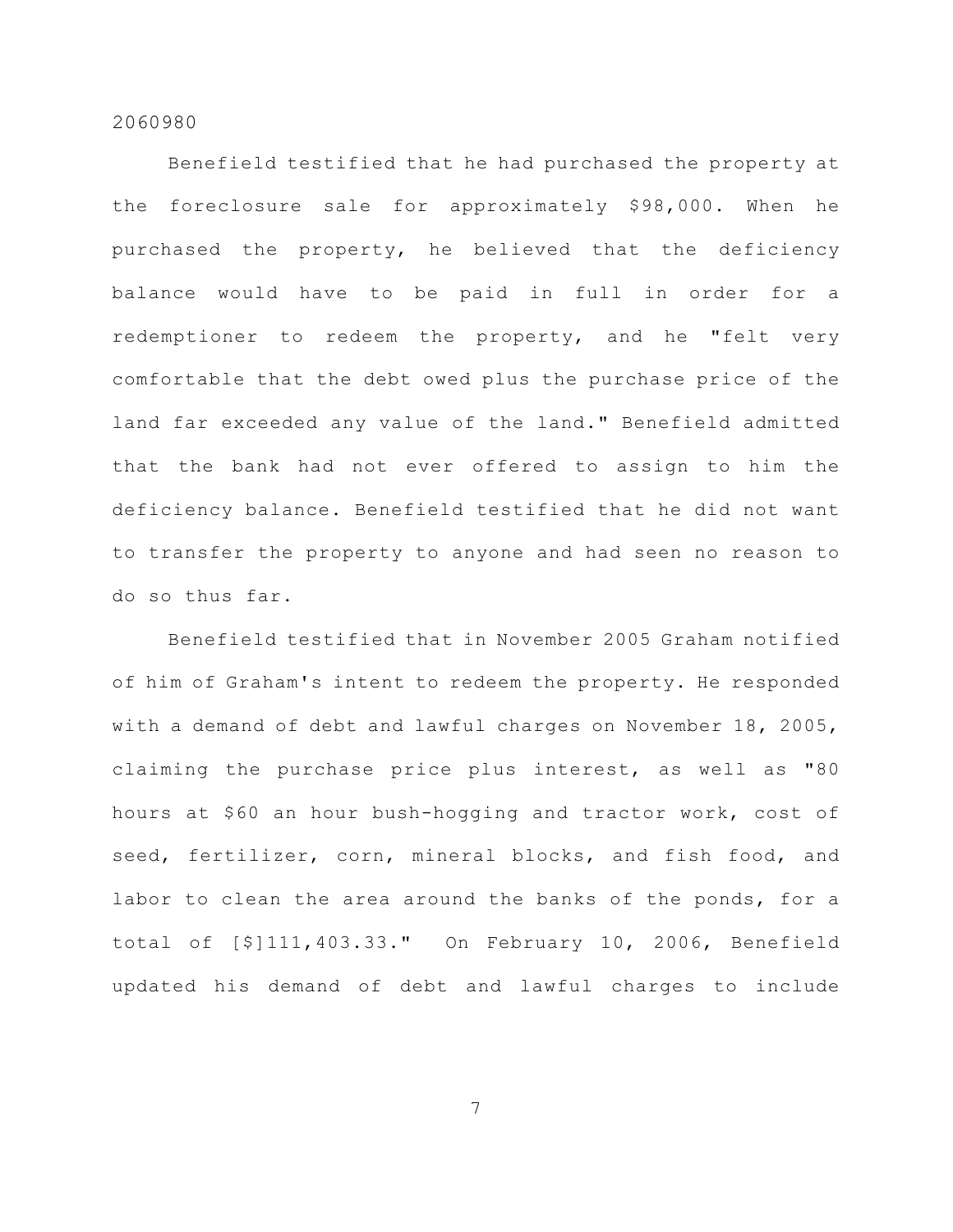charges for additional work and interest. The new amount totaled \$114,291.10.

Larry Ezell, a senior vice president of the bank, confirmed that, as of November 16, 2005, the deficiency balance of the mortgage after the foreclosure sale was \$183,844.18, that the interest owed at that time was \$77,858.06, and that the interest rate was \$40.29 per day. Ezell confirmed that Graham had paid to the bank \$15,000 to satisfy the mortgage-deficiency balance. Ezell testified that the Turners had declared bankruptcy and that the bank had failed to assert its interest in the deficiency balance and interest owed in the bankruptcy action. Ezell testified that, although he had provided Fuqua with the amount of the deficiency balance and interest, he had not authorized Fuqua to attempt to collect that debt on behalf of the bank.

## Standard of Review

The trial court heard ore tenus testimony from three witnesses.

"Under the ore tenus rule, the trial court's findings of fact are presumed correct and will not be disturbed upon appeal unless these findings are 'plainly and palpably wrong or against the preponderance of the evidence.' Ex parte Cater, 772 So. 2d 1117, 1119 (Ala. 2000). However, '[t]he ore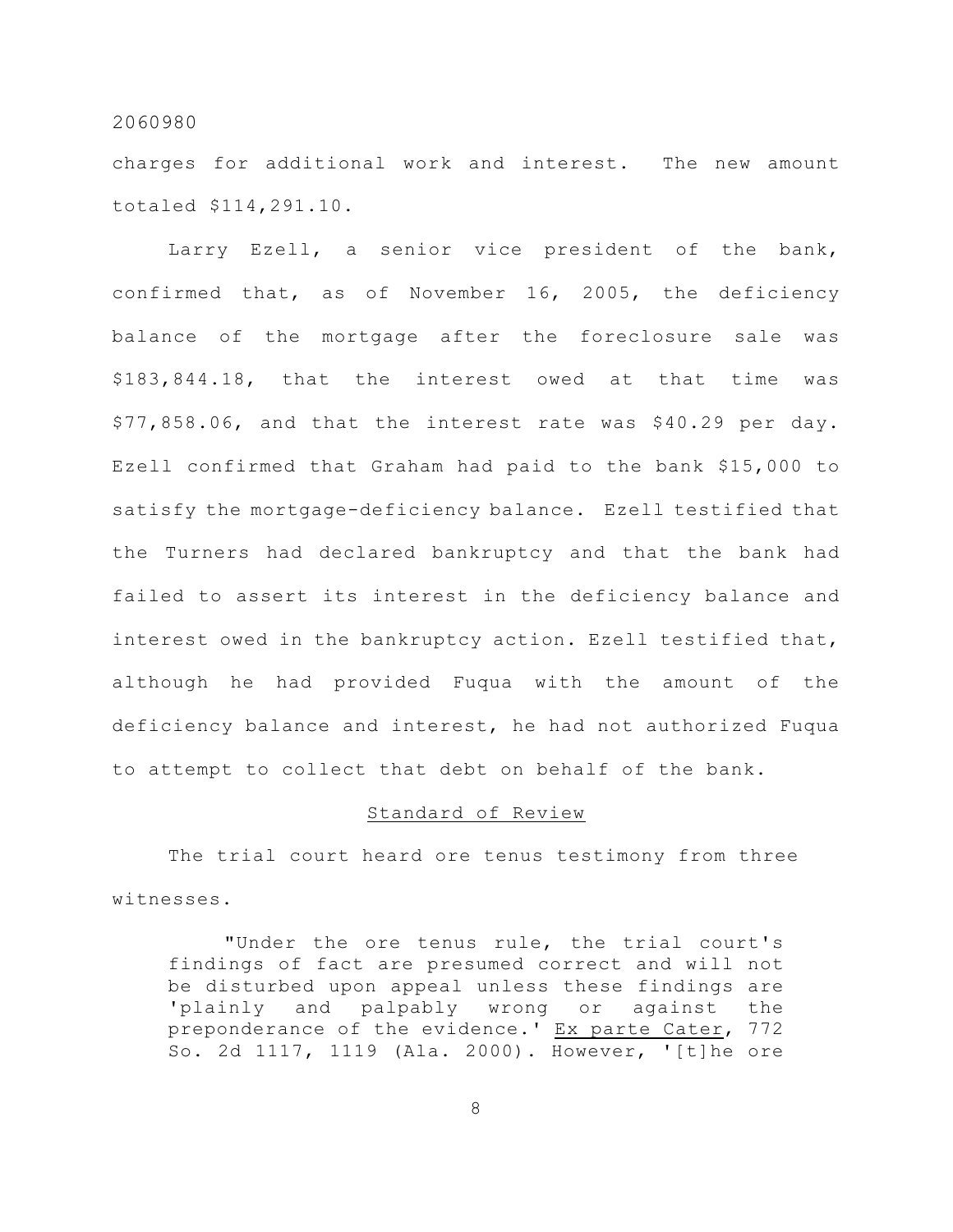tenus rule does not extend to cloak a trial judge's conclusions of law ... with a presumption of correctness.' Eubanks v. Hale, 752 So. 2d 1113, 1144-45 (Ala. 1999). Thus, the court's legal conclusions are subject to de novo review."

Shealy v. Golden, 897 So. 2d 268, 271 (Ala. 2004).

#### Analysis

On appeal, Benefield first asserts that the trial court erred by failing to order Graham to pay to the bank the total amount of the mortgage-deficiency debt. In support of this argument, Benefield insists that this court must read §§ 6-5- 253(b) and 6-5-248(d) in pari materia, in conjunction with pertinent caselaw, to require Graham to pay the entire amount of the deficiency balance owed to the bank. Benefield argues that transferees are expressly excluded from  $\S$  6-5-253(b), which provides that "judgments, mortgages, and liens revived pursuant to [§] 6-5-248(d) are not lawful charges" if the redeeming party is "the debtor, mortgagor, their respective spouse, children, heirs, or devisees," but are included in § 6-5-248(d) as a party against whom recorded mortgages and liens are revived, and that Graham, as a transferee, must pay the entire deficiency debt to the bank to redeem the property. Benefield is incorrect.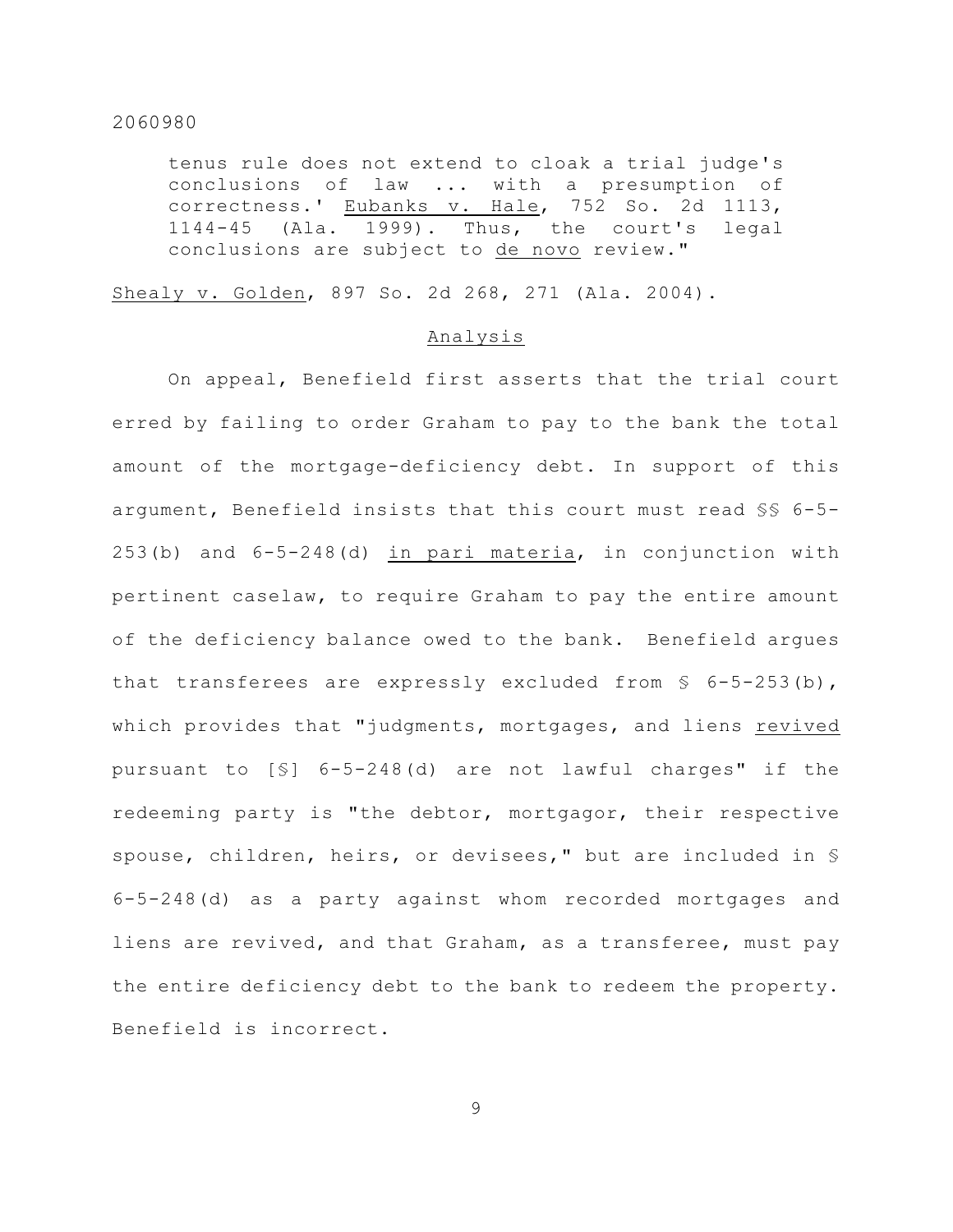The Supreme Court of Alabama has stated:

"The fundamental rule of statutory construction is to ascertain and give effect to the intent of the legislature in enacting the statute. Words used in a statute must be given their natural, plain, ordinary, and commonly understood meaning, and where plain language is used a court is bound to interpret that language to mean exactly what it says. If the language of the statute is unambiguous, then there is no room for judicial construction and the clearly expressed intent of the legislature must be given effect."

IMED Corp. v. Systems Eng'g Assocs. Corp., 602 So. 2d 344, 346

(Ala. 1992).

Section 6-5-253(a), Ala. Code 1975, provides:

"(a) Any one entitled and desiring to redeem real estate under the provisions of this article must also pay or tender to the purchaser or his or her transferee the purchase price paid at the sale, with interest at the rate allowed to be charged on money judgments as set forth in Section 8-8-10 (as it is now or hereinafter may be amended), and all other lawful charges, also with interest as aforesaid; lawful charges are the following:

"....

"(4) Any other valid lien or encumbrance paid or owned by such purchaser or his or her transferee or if the redeeming party is a judgment creditor or junior mortgagee or any transferee thereof, then all recorded judgments, recorded mortgages and recorded liens having a higher priority in existence at the time of sale which are revived under Section 6-5-248(c).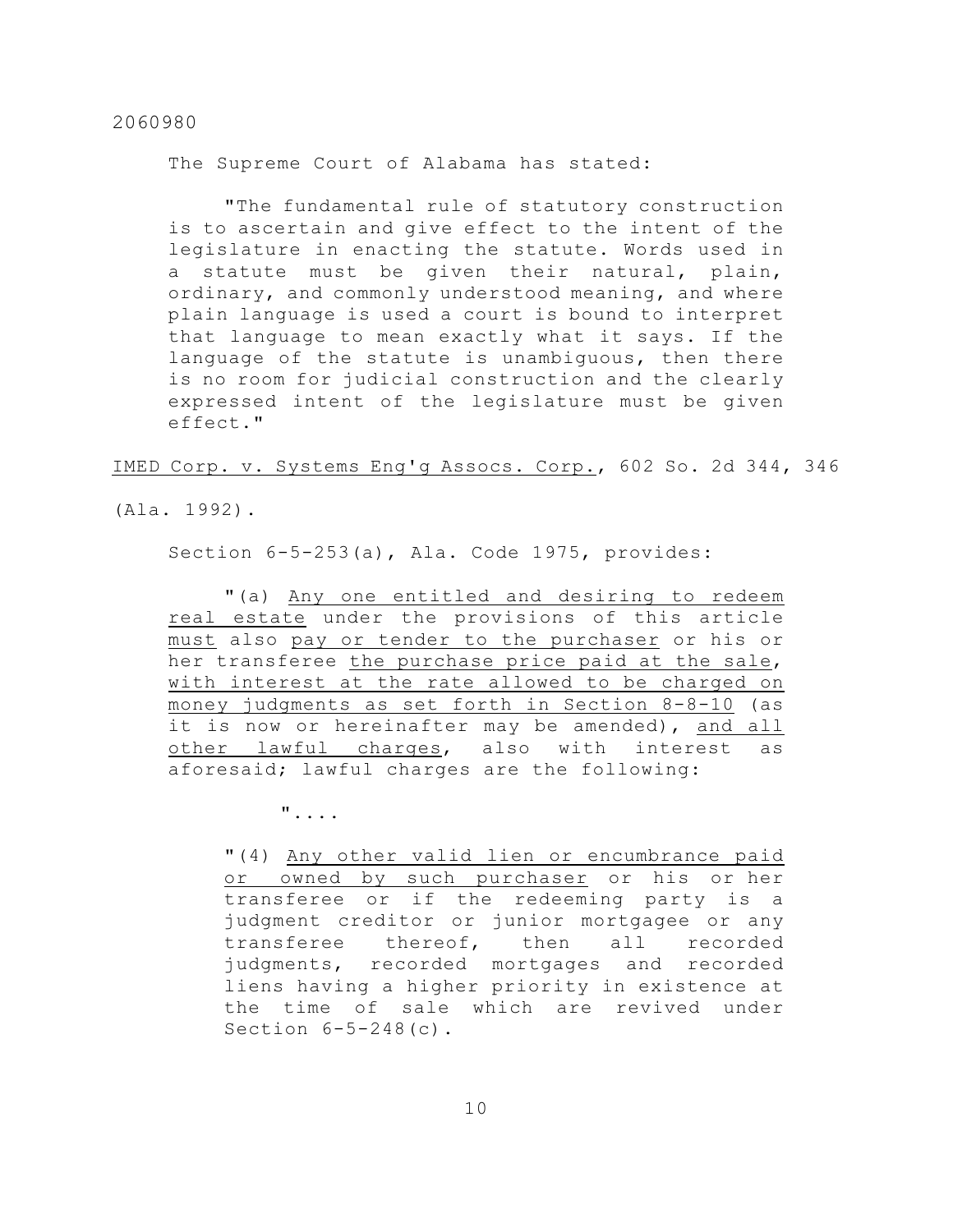|  | "If the redemption is made from a person who at     |  |  |  |  |
|--|-----------------------------------------------------|--|--|--|--|
|  | the time of redemption owned the debt for which the |  |  |  |  |
|  | property was sold, the redemptioner must also pay   |  |  |  |  |
|  | any balance due on the debt, with interest as       |  |  |  |  |
|  | aforesaid thereon to date."                         |  |  |  |  |

(Emphasis added.)

It is undisputed that Benefield was not "a person who at the time of redemption owned the debt for which the property was sold." Moreover, it is undisputed that the bank owned the mortgage-deficiency debt. Benefield was merely the purchaser of the property at the foreclosure sale.

In Southeast Enterprises, Inc. v. Byrd, 720 So. 2d 873 (Ala. 1998), the Alabama Supreme Court interpreted § 6-5-253 as it applied to junior mortgagees. In Southeast Enterprises, Inc. v. Byrd, Southeast Enterprises, Inc. ("SEI"

), a junior mortgagee, sought to redeem real property from purchasers at a foreclosure sale. Among other things, SEI argued that it was not required to include in the redemption price the balance remaining on a higher priority mortgage. The supreme court stated:

"After real property is sold at a foreclosure sale to pay the encumbrances on it, various parties may redeem that property from the purchaser by paying the appropriate redemption price. Ala. Code. 1975, § 6-5-248. The redemption price includes taxes, the value of improvements, and certain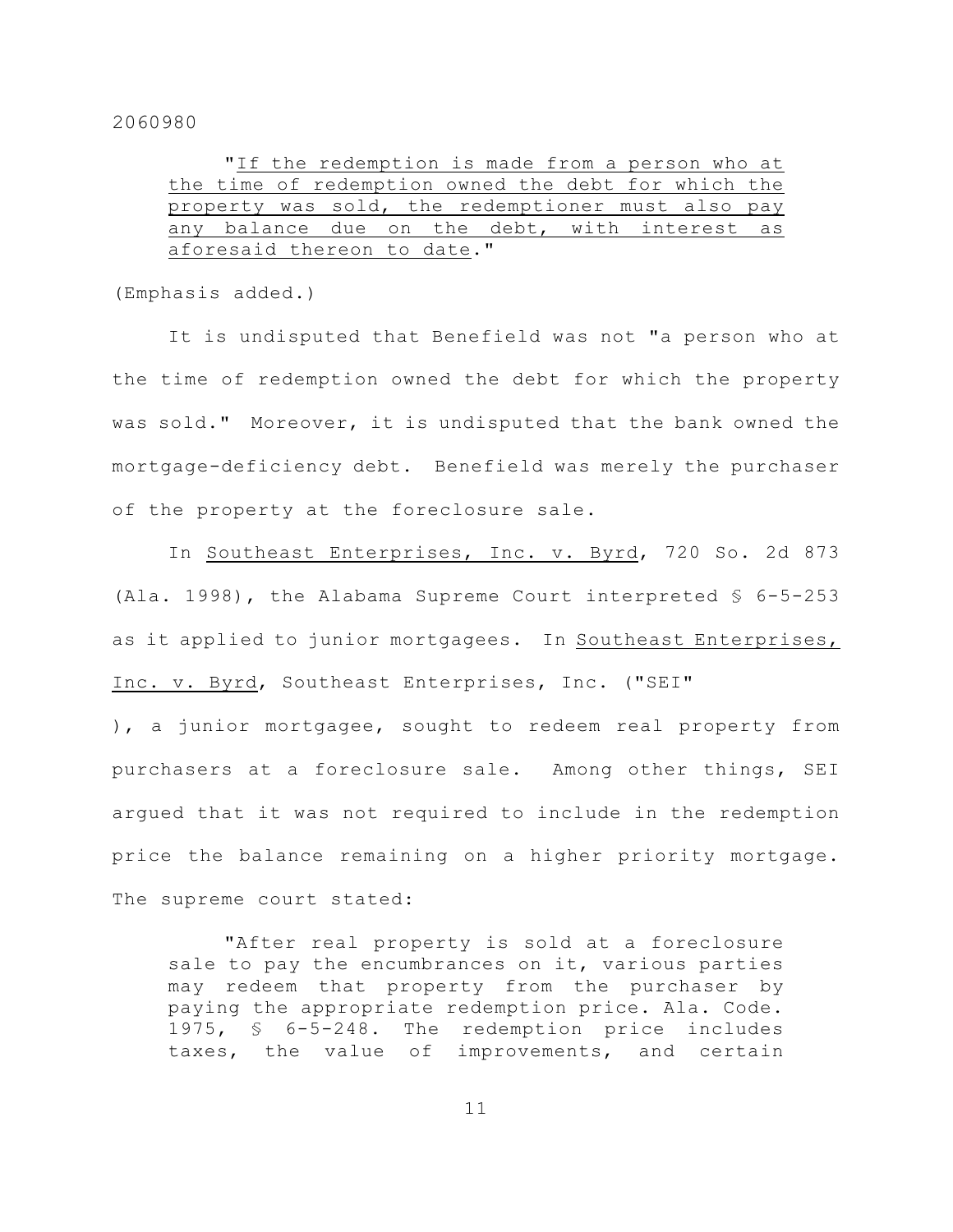outstanding encumbrances. Ala. Code 1975, § 6-5-253. The cases cited by SEI interpreted the language of former § 6-5-235:

"'(3) Any other valid lien or incumbrance paid or owned by such purchaser or his vendee, or any mortgagee of the purchaser to the extent of the amount necessary to redeem.'

"(Emphasis added.) This language plainly required the redeeming party to pay only those encumbrances 'paid or owned' by the purchaser.

"In 1998, however, the Legislature repealed § 6- 5-235 and replaced it with § 6-5-253, which, in subsection (a), provides that the redemption price now includes:

"'(4) Any other valid lien or encumbrance paid or owned by such purchaser or his or her transferee or if the redeeming party is a judgment creditor or junior mortgagee or any transferee thereof, then all recorded judgments, recorded mortgages and recorded liens having a higher priority in existence at the time of sale which are revived under Section 6-5-248(c).'

"(Emphasis added.) See Ala. Acts 1998, Act No. 88- 441, § 7, p. 647; see also Harry Cohen, The Statutory Right of Redemption in Alabama: A New Statute is on the Horizon, 39 Ala. L. Rev. 131 (1987)(discussing the then-proposed bill that was later adopted as Act No. 88-441). Unlike its predecessor, § 6-5-253(a)(4) divides encumbrances into two categories: (1) those encumbrances 'paid or owned' by the purchaser; and (2) all encumbrances of higher priority. The change in language effected by the 1988 amendment reflects the Legislature's intent to change the computation of the statutory redemption price from that described in St. Clair Indus.[, Inc. v. Harmon's Pipe & Fitting Co., 282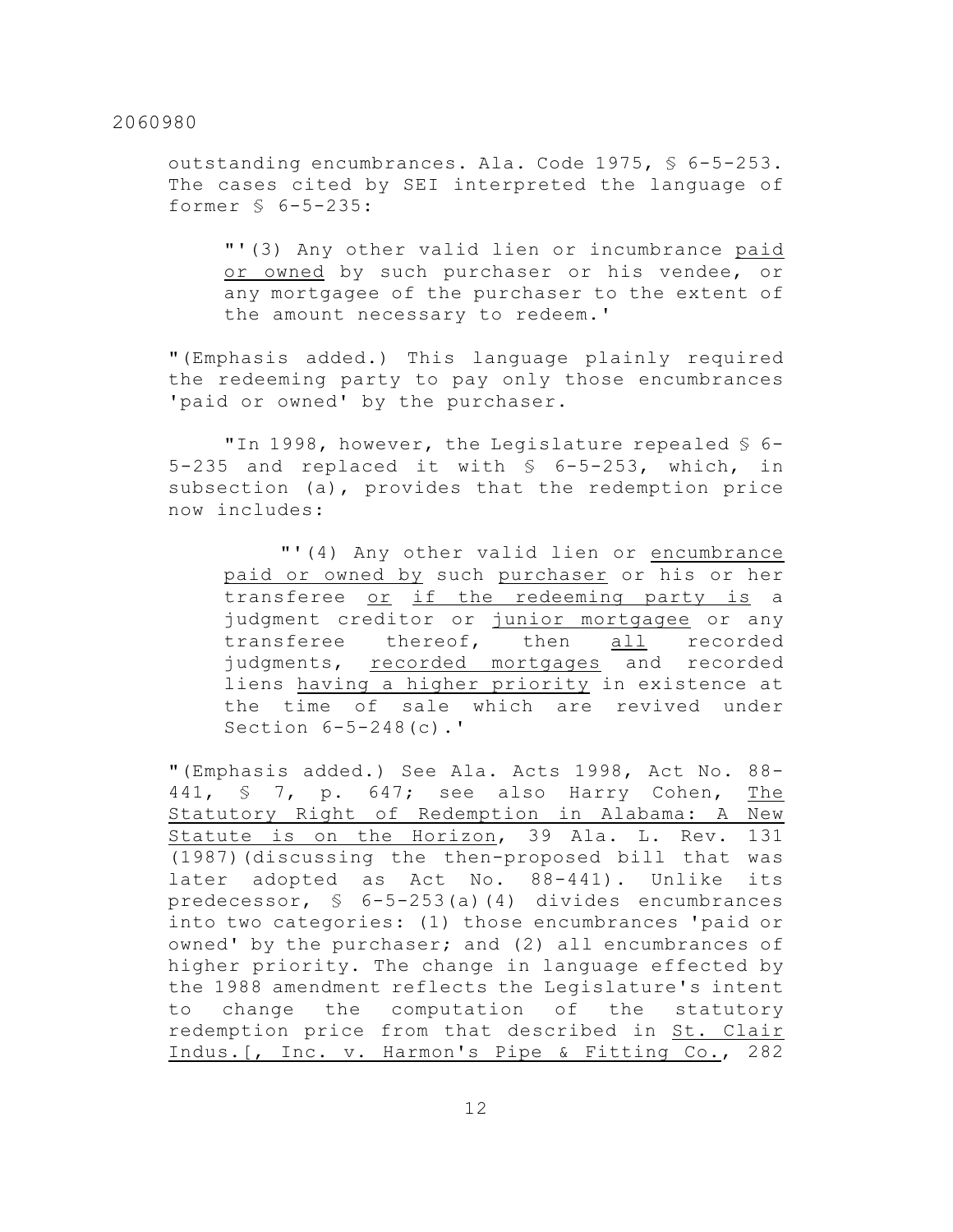Ala. 466, 213 So. 2d 201 (1968)], Fonde [v. Lins, 259 Ala. 553, 67 So. 2d 834 (1953)], Stewart [v. Stephenson, 243 Ala. 329, 10 So. 2d 159 (1942)], and Estes [v. Johnson, 234 Ala. 191, 174 So. 632 (1937)]. The change added to the redemption price paid by junior creditors 'all' higher-priority encumbrances, whether or not they are owed by the purchaser. See Ex parte Sizemore, 605 So. 2d 1221, 1227 (Ala. 1992)('Having examined the statute [as it read both before and after] the 1986 amendment, we conclude that the legislature could not have been merely reiterating the law as it existed [before the amendment] without meaning to change the interpretations given to the [preamendment statute.]').

"The change effected by  $\frac{1}{5}$  6-5-253(a)(4)'s inclusion of 'all' higher-priority encumbrances in the redemption price was clearly intended to prevent financial windfalls to junior creditors. See City of Birmingham v. Hendrix, 257 Ala. 300, 307, 58 So. 2d 626, 633-34 (1952)(stating that a court may ascertain the intent of a statute or of a provision therein by looking to the law as it existed before the statute was enacted). By requiring the redeeming creditor to pay off the first mortgage, § 6-5- 253(a)(4) prevents SEI, the junior creditor from vaulting over the holder of the first mortgage, FmHA, to become the possessor of the property. Thus, under  $\frac{1}{2}$  6-5-253(a)(4), the second mortgagee cannot obtain an interest in collateral that is superior to that of the first mortgagee without compensating the first mortgagee for the first mortgagee's interest."

# 720 So. 2d at 874-75

The supreme court expressly stated that the change in the statute "was clearly intended to prevent financial windfalls to junior creditors." Id. at 875. However, in Garvich v.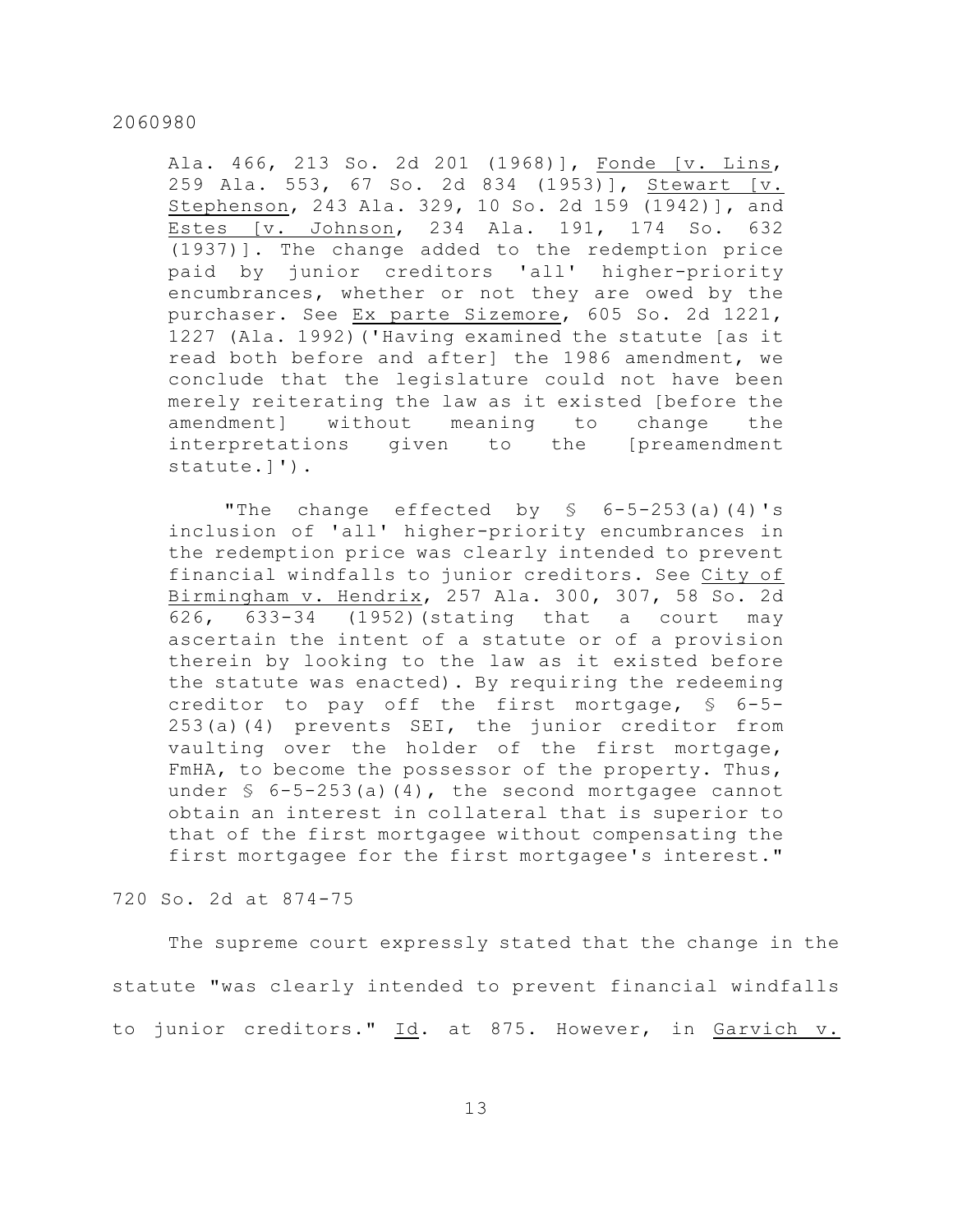Associates Financial Services Co. of Alabama, Inc., 435 So. 2d

30, 34 (Ala. 1983), the supreme court stated:

"Under statutory redemption the amount necessary to redeem the property is usually determined by the purchase price at foreclosure sale with ... interest and all other lawful charges, with legal interest. Code § 6-5-235 (1975). However, when the mortgagee buys at foreclosure sale, the amount of debt secured by the mortgage is treated as the purchase price rather than the amount bid."

"The right of redemption affords a mortgagor 'a final eleventh-hour opportunity' to redeem property from foreclosure." Mark S. Dennison, Annotation, Sufficiency of Manner and Timeliness of Redemption of Real Estate Contract from Foreclosure, 66 Am. Jur. Proof of Facts 3d 267, § 4 at 283 (2002). "The purchaser at a foreclosure sale bids and buys property with actual or implied knowledge that it is subject to redemption." Id. at § 4, pp. 283-84.

<sup>&</sup>quot;After a mortgage is foreclosed and the property is sold to satisfy the foreclosed mortgage, and within the statutory time period provided by state law, the former property owner whose property was foreclosed, or an assignee, may redeem the property by paying the amount that the property was purchased for at the foreclosure sale, plus interest and costs. Upon discharge of the debt within the maximum permissible time, the foreclosed mortgagor is entitled to have the mortgaged premises released from the mortgage and his entire estate restored to the extent he would have had if the mortgage transaction had never taken place."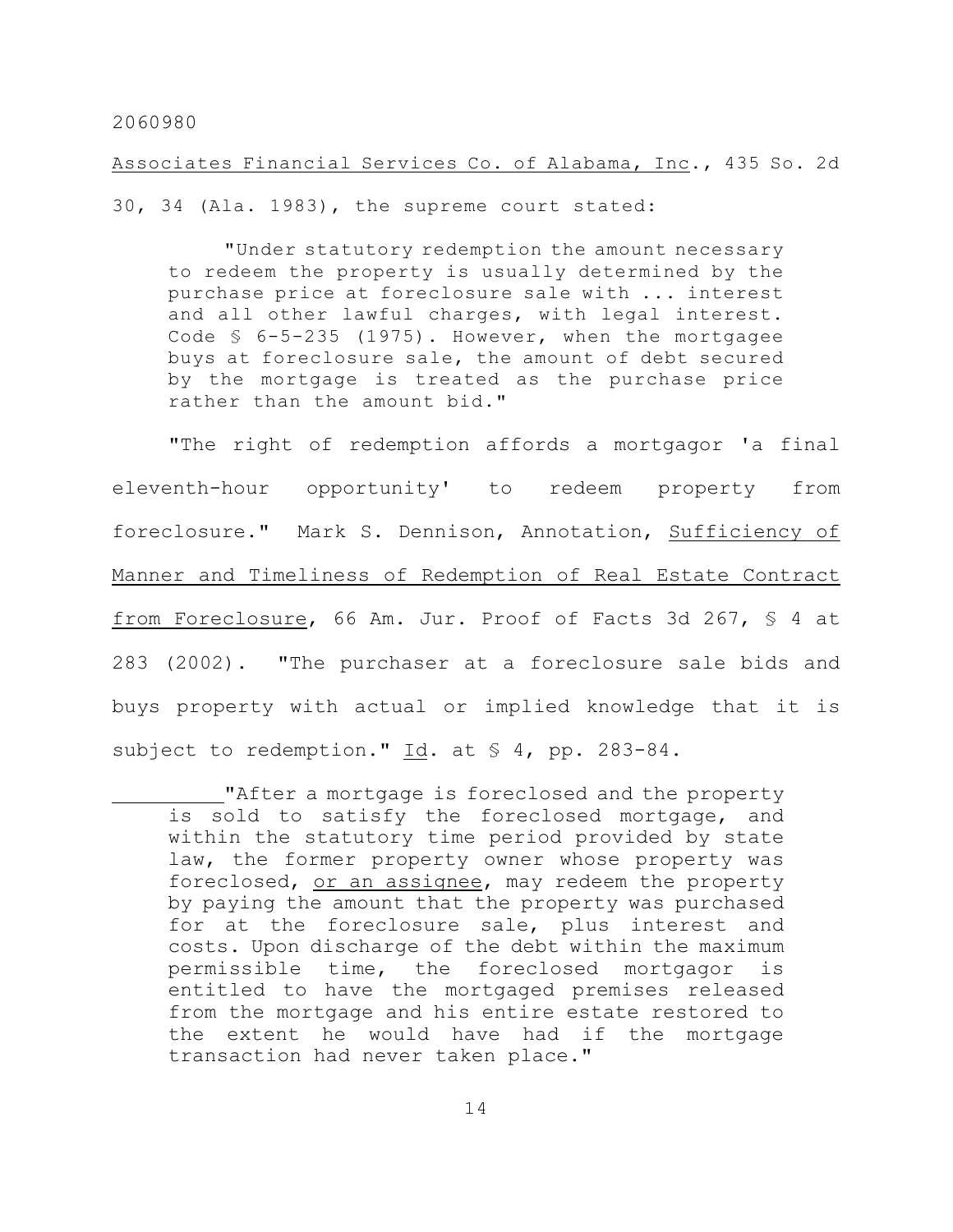Id. at § 4, p. 284. It is undisputed that Benefield received the amount he paid to purchase the property at the foreclosure sale plus interest as well as other lawful charges. Although the mortgage owned by the bank may be revived against Graham pursuant to 6-5-254(d), Benefield has no standing to complain about this issue. To have standing, an individual must allege an injury directly arising from or connected with the wrong alleged. Ex parte James, 836 So. 2d 813 (Ala. 2002). The trial court correctly found that Graham was not required to pay the deficiency debt to redeem the property and that Benefield could not enforce the bank's debt. The trial court did not err when it did not require Graham to pay the bank the entire deficiency debt.

Benefield cites Costa & Head (Birmingham One), Ltd. v. National Bank of Commerce of Birmingham, 569 So. 2d 360 (Ala. 1990), In re McKinney, 174 B.R. 330 ( S.D. Ala. 1994), and Shields v. Federal National Mortgage Association, (Civ. A. No. 92-0451-BH, Dec.14,1992) (S.D. Ala. 1992) (not published in F. Supp.), for the proposition that Graham should have to pay the entire deficiency balance to the bank to redeem the property. However, those cases are inapposite and distinguishable. In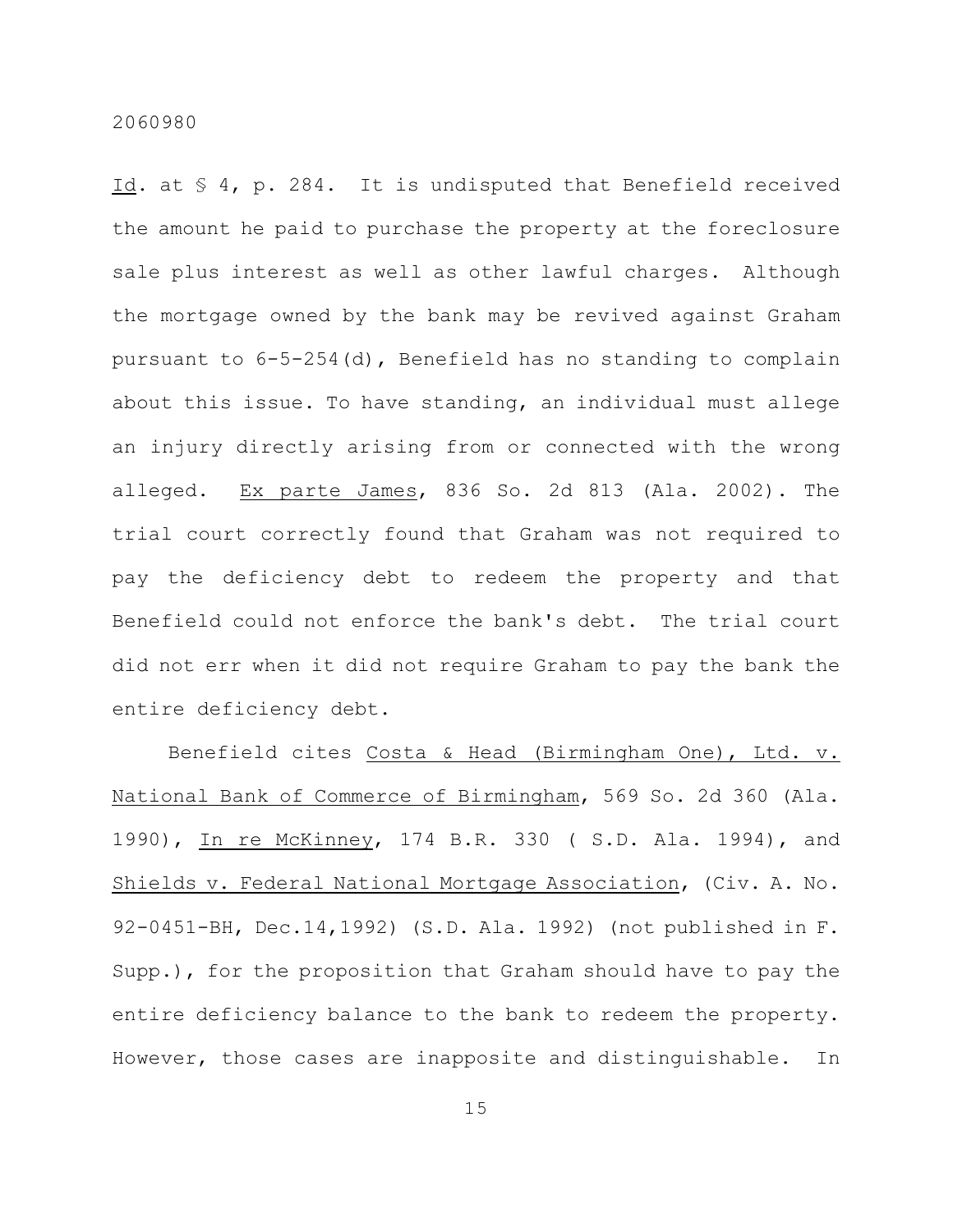those cases, mortgagees purchased the property at foreclosure sales. The mortgagees in those cases owned the mortgagedeficiency debts in existence at the time of the foreclosure sales. Here, Benefield was the highest bidder and purchaser at the foreclosure sale, not the bank, the mortgagee who owned the mortgage-deficiency debt. It is undisputed that the bank did not assign or transfer to Benefield its interest in the mortgage-deficiency debt and that Benefield did not own that debt.

Benefield also cites Warren v. Ellison, 250 Ala. 484, 35 So. 2d 166 (1948), for the proposition that a redemptioner must pay the deficiency balance and interest owed to redeem property. However, in Warren v. Ellison, the supreme court addressed property sold as two distinct parcels at a foreclosure sale. Both parcels had been collateral for a single mortgage. A second mortgage has also been executed, and both parcels of property were again designated as the collateral. Ultimately the first mortgagee acquired the second mortgage. 250 Ala. at 486, 35 So. 2d at . The mortgagor defaulted and the property was foreclosed upon. Id. Warren, a third party to the mortgages, purchased both parcels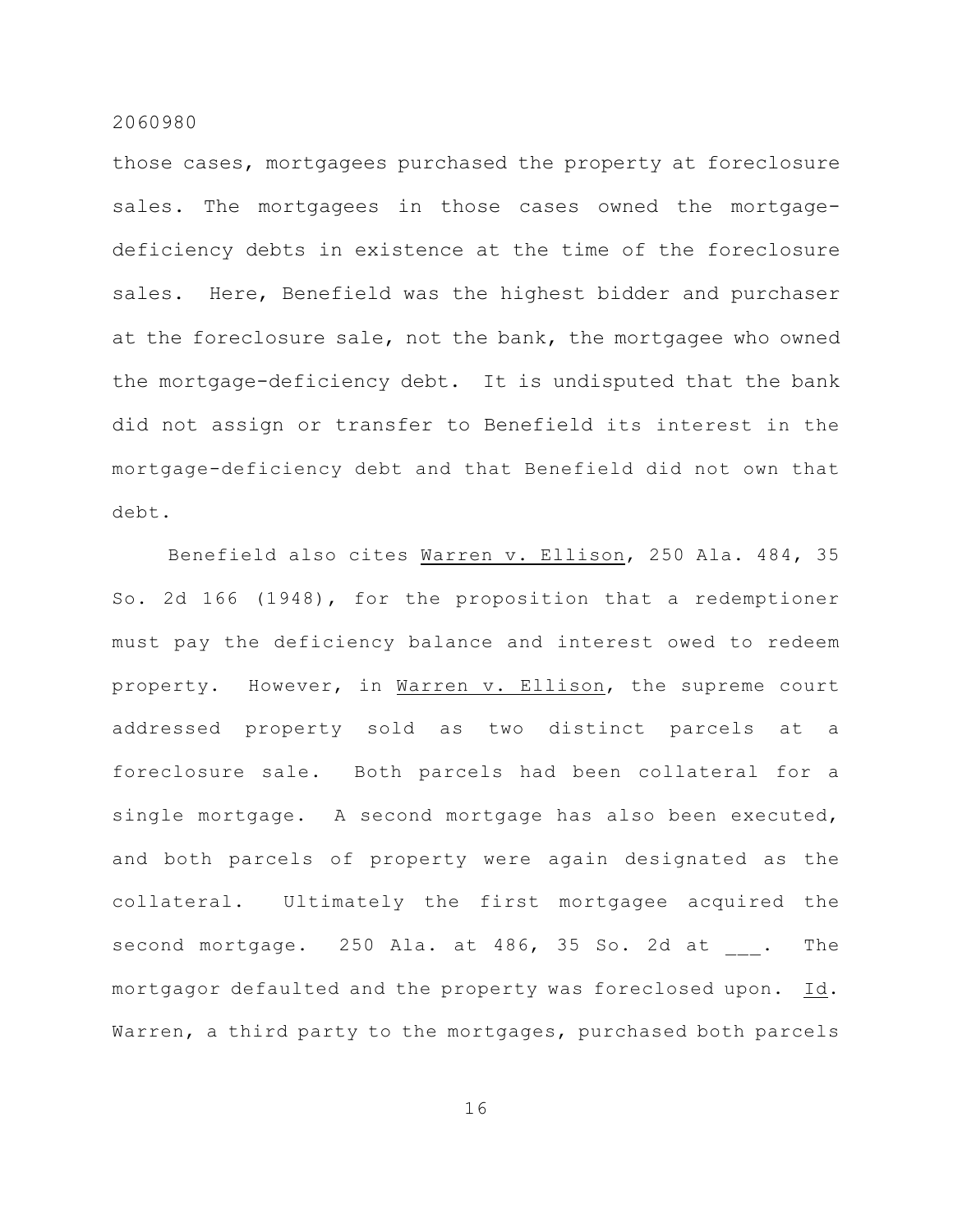at the foreclosure sale. Ellison sought to redeem the first parcel of property. However, Warren argued:

"(1) that statutory right of redemption is a single entity and the mortgagor cannot redeem one of such parcels without redeeming all of the property covered by the mortgages foreclosed; (2) that the mortgage debt secured by the two mortgages, though the mortgages are duly foreclosed, still exists for the protection of the purchaser at the foreclosure sale and he is entitled to be subrogated to the rights of the mortgagee to maintain the unity and compel redemption of both properties."

250 Ala. at 487, 35 So. 2d at 168. The supreme court stated that the separate sale of the separate and distinct parcels "destroy[ed] the unity of the debt and the purchase money bid for each parcel is by operation of law credited pro tanto to the mortgage debt and each parcel is thereby discharged from the lien of the mortgage." 250 Ala. at 487, 35 So. 2d at 169. In holding that Ellison was entitled to redeem the first parcel, the court noted: "In the absence of a repudiation of the mortgage by the mortgagor or a failure of due foreclosure to pass the title of the mortgagee to the purchaser, the doctrine of equitable subornation is without application." 250 Ala. at 488, 35 So. 2d at 169. The court noted that the sale of both parcels had raised enough money to pay off the entire mortgage debt. Moreover, the court rejected Warren's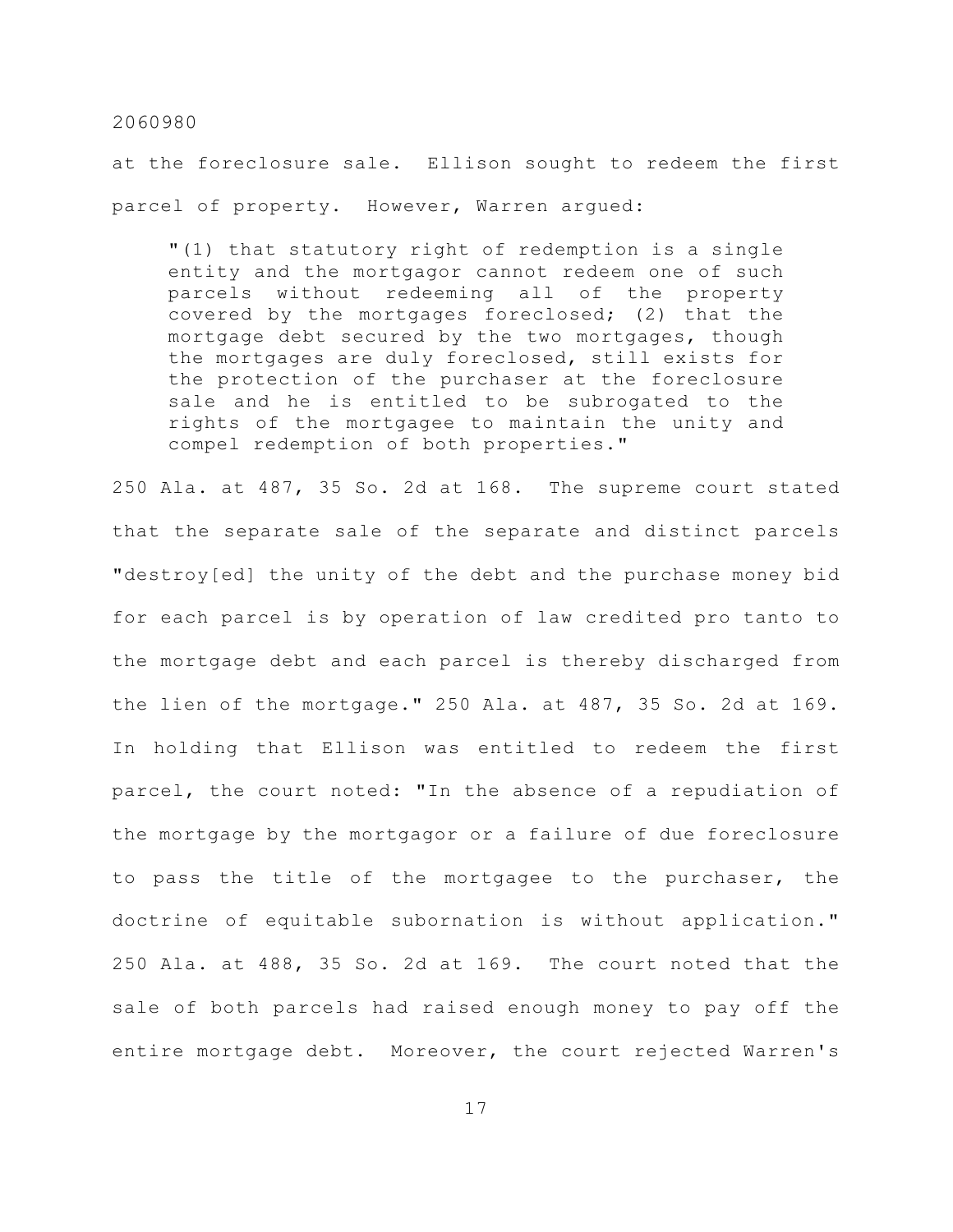second contention. Regardless, in the instant case, there is only one parcel of land; therefore Warren v. Ellison is distinguishable.

Benefield also argues on appeal that the trial court erred by not requiring Graham to pay Benefield interest through the date that the circuit clerk paid to Benefield the money Graham had tendered to the clerk with his petition for redemption.

In its May 11, 2007, order the trial court relied upon Watts v. Rudolph Real Estate, Inc., 740 So. 2d 1085, 1088 (Ala. Civ. App. 1998), for the proposition that a purchaser is entitled to interest until the date of the redemptioner's valid attempt at redemption and is not entitled to interest on the redemption amount for the time during which a dispute has been pending. In Watts this court held that a purchaser at a foreclosure sale was entitled to interest until the date of the redemptioner's valid attempt at redemption, reasoning: "[A]ny other result would allow a purchaser to profit from his refusal of a valid tender for redemption." 740 So. 2d at 1088.

In Nichols v. Colvin, 674 So. 2d 576 (Ala. Civ. App. 1995), this court stated: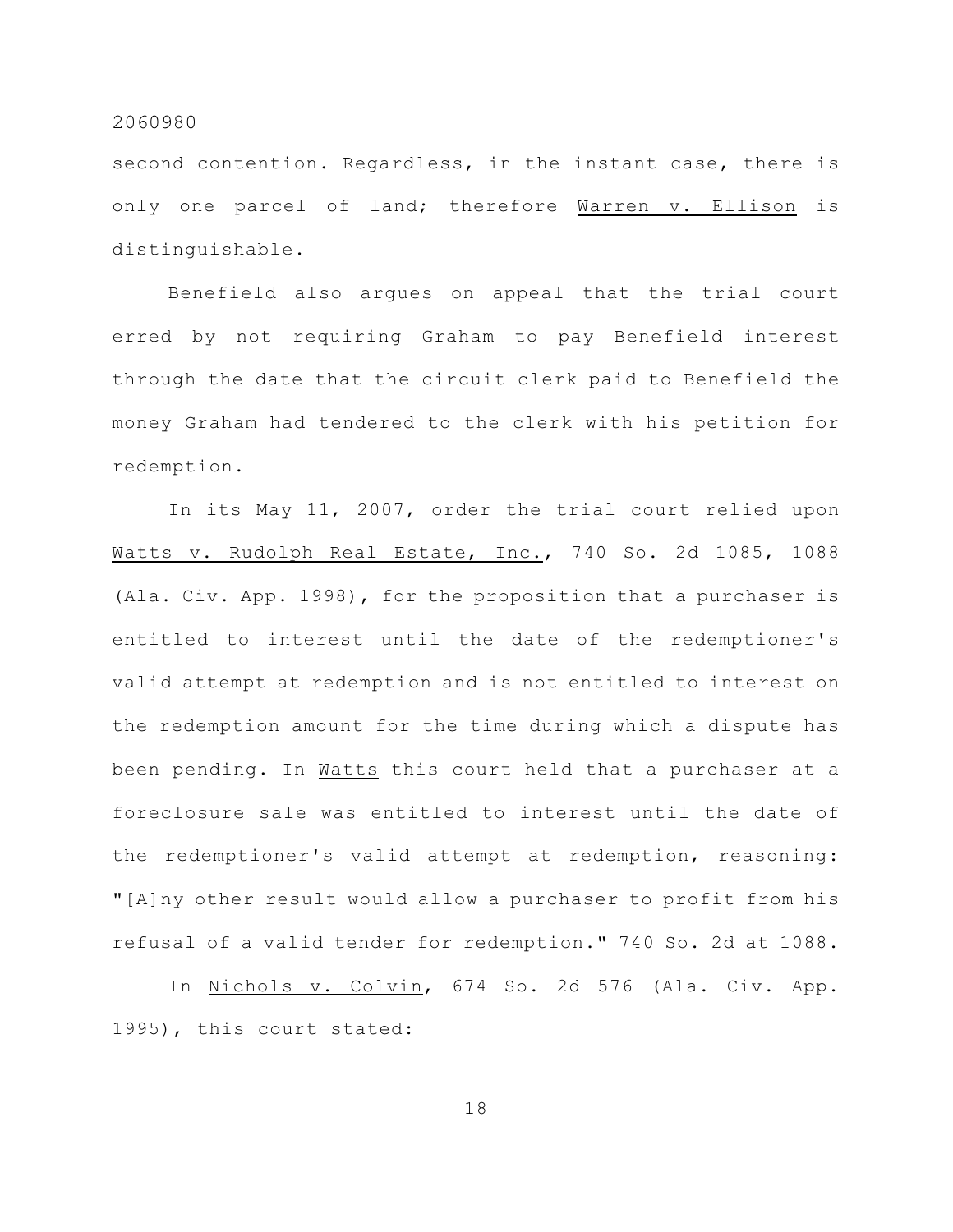"[O]ur supreme court held that a redemptioner's inability to ascertain the amounts necessary for tender or to be paid, his request for the court to ascertain the true amounts owed, and his offer to pay such amounts before insisting on his right to redeem, excused the redemptioner from the tender requirement of the redemption statute. Moreover, our supreme court has held that '[w]hen the statement of lawful charges claimed includes exaggerated or illegal demands, or if so questionable that the redemptioner, acting in good faith, cannot reasonably ascertain the amount he should tender for redemption, no tender need be made before filing a bill to redeem.'"

674 So. 2d at 579 (quoting Lavretta v. L. Hammel Dry Goods

Co., 243 Ala. 34, 36, 8 So. 2d 264, 265 (1942)).

In his November 18, 2005, correspondence, Benefield's

counsel, Fuqua, stated:

"Once my client, R.A. Benefield, is paid the above sum by certified funds within (10) days of the date of receipt of this response, and the Commercial Bank has received the funds which they will demand by their separate letter for the deficiency balance, then my client will sign the necessary documents to convey title to your client."

Fuqua also sent November 23, 2005, correspondence stating that

he represented the bank, outlining the mortgage-deficiency balance, and stating that the bank expected to be paid the deficiency-balance amount after Graham had paid Benefield. However, there was testimony that counsel for Benefield did not represent the bank. Graham testified that he had spoken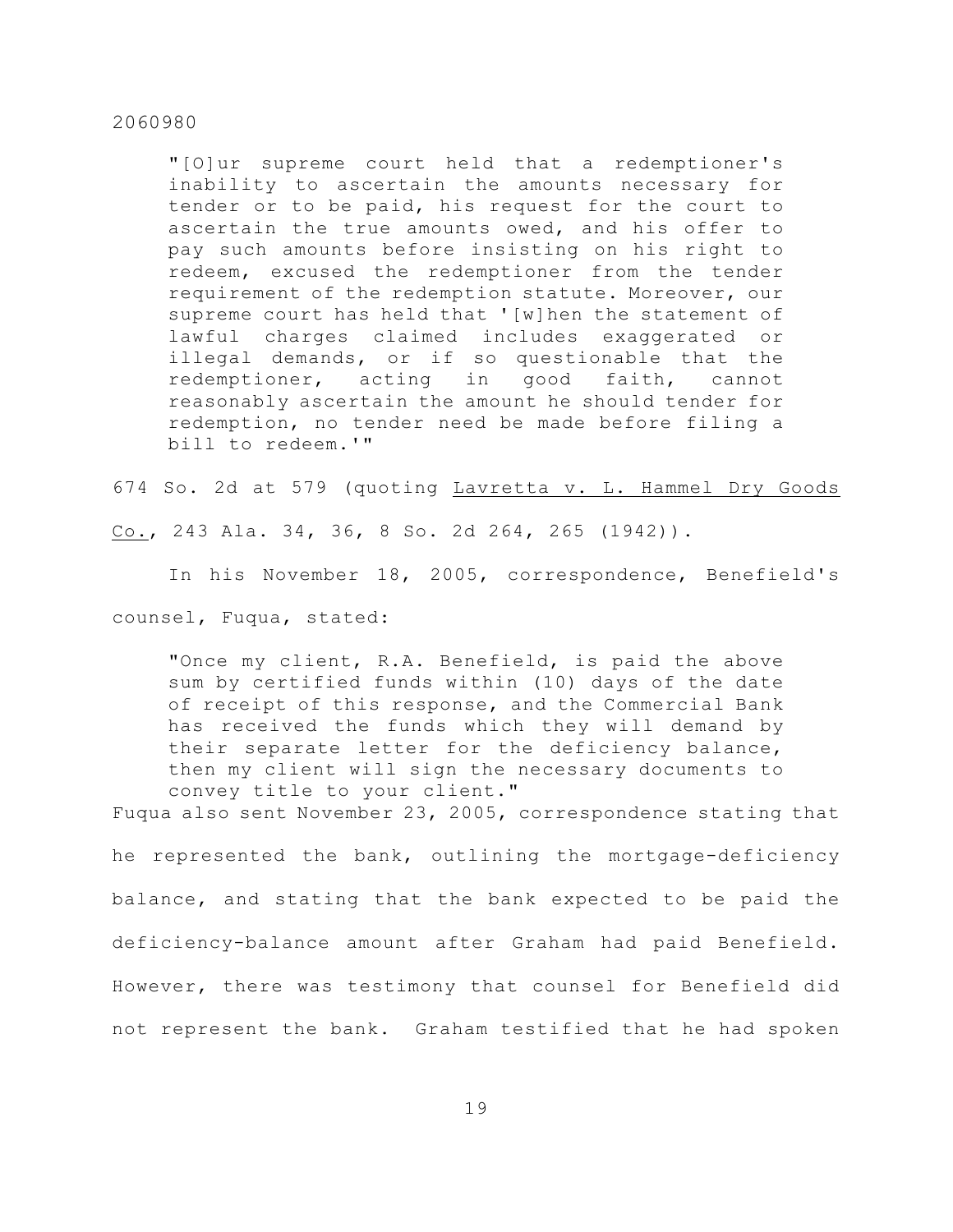to Robert Brogden, counsel for the bank, and had discovered that Fuqua did not represent the bank. Ezell did not request that Fuqua demand funds on behalf of the bank. The dispute involved approximately \$300,000; the trial court could have easily found that Graham was excused from tender and that Benefield was not due interest during the pendency of the action. Rhoden v. Miller, 495 So. 2d 54 (Ala. 1986); Francis v. White, 160 Ala. 523, 49 So. 334 (1909); Nicholls v. Colvin, supra; and Davis v. Anderson, 678 So. 2d 140 (Ala. Civ. App. 1995).

Regardless, Graham contemporaneously tendered to the trial court the entire amount claimed by Benefield (which amount Graham disputed) when he filed his petition for redemption. In Beavers v. Transamerica Financial Services, Inc., 474 So. 2d 1105 (Ala. 1985), the supreme court addressed a fact situation in which, although tender was excused, Transamerica tendered payment to the trial court and the funds were placed in an interest-bearing account. The court held that Transamerica was entitled to keep any interest remaining after payment of the redemption price. Id. Here, although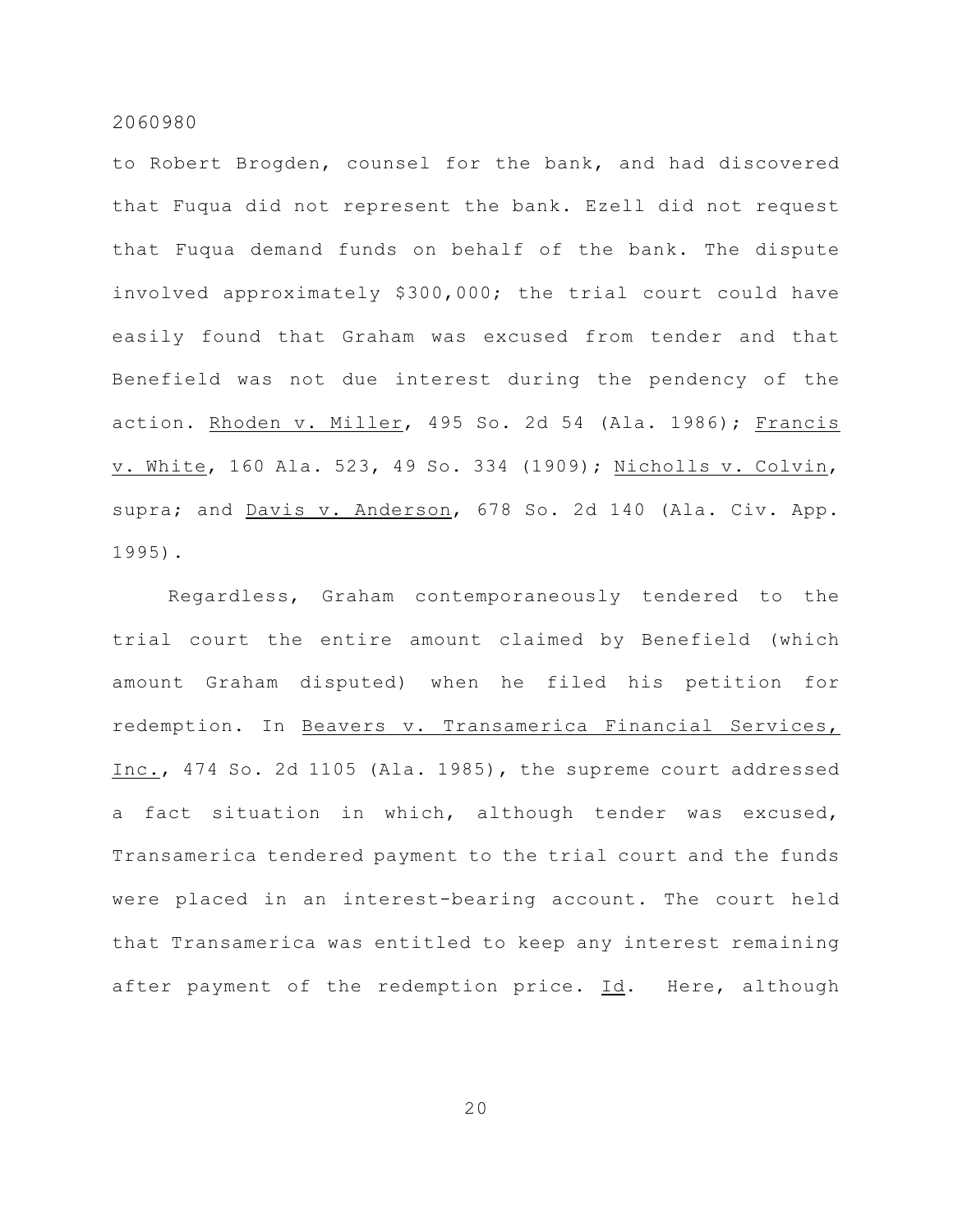there is no interest at issue, Graham tendered the money into court, despite being excused from tender.

Benefield further argues on appeal that the trial court erred by not requiring Graham to pay what Benefield contended to be the lawful charges for permanent improvements, pursuant to  $\frac{1}{2}$  6-5-253(a). Benefield argues that, because Graham failed to appoint a referee pursuant to  $$ 6-5-254$ , Ala. Code 1975, he must pay Benefield the value that Benefield places upon the improvements.

Alabama Code 1975, § 6-5-254, titled "[p]ayment of value of permanent improvements; how value of improvements ascertained," provides:

"(a) Any person offering to redeem must pay to the then holder of the legal title the value of all permanent improvements made on the land since the sale .... In response to written demand made under Section 6-5-252, the then holder of the legal title shall, within 10 days from the receipt of such demand, furnish the proposed redemptioner with the amount claimed as the value of such permanent improvements; and within 10 days of receipt of such response, the proposed redemptioner either shall accept the value so stated by the then holder of the legal title or, disagreeing therewith, shall appoint a referee to ascertain the value of such permanent improvements and in writing notify the then holder of the legal title of his or her disagreement and of the fact and name of the referee appointed by him or her. Within 10 days after the receipt of such notice, the then holder of the legal title shall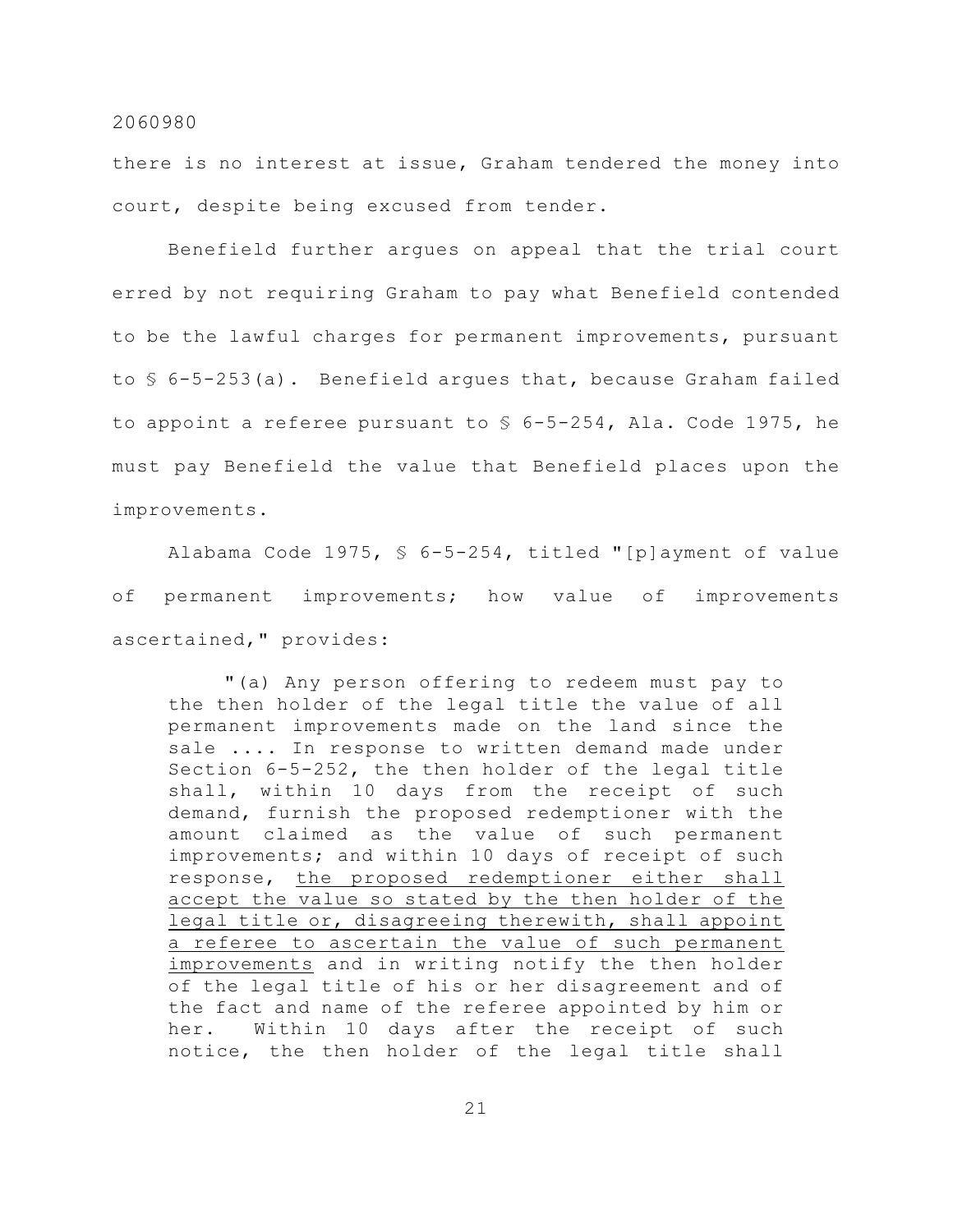appoint a referee to ascertain the value of the permanent improvements and advise the proposed redemptioner of the name of the appointee. The two referees shall, within 10 days after the then holder of the legal title has appointed his or her referee, meet and confer upon the award to be made by them. If they cannot agree, the referees shall at once appoint an umpire, and the award by a majority of such body shall be made within 10 days after the appointment of the umpire and shall be final between the parties.

"(b) If a person offering to redeem fails or refuses to nominate a referee as provided in subsection (a) of this section, he or she must pay the value put upon the improvements by the then holder of the legal title. If the then holder of the legal title fails or refuses to appoint a referee, as provided in subsection (a) of this section, the then holder of the legal title shall forfeit his or her claim to compensation for such improvements. The failure of the referees, or either of them, to act or to appoint an umpire shall not operate to impair or to forfeit the right of either the proposed redemptioner or of the then holder of legal title in the premises; and, in the event of failure without fault of the parties to effect an award, the appropriate court shall proceed to ascertain the true value of such permanent improvements and enforce the redemption accordingly."

(Emphasis added.)

Pursuant to Graham's request, Benefield made a demand for lawful charges pursuant to § 6-5-254, Ala. Code 1975. The record contains two such demands; one is dated November 18, 2005, and the other is dated February 10, 2006. In his February 15, 2006, correspondence, Graham informed Benefield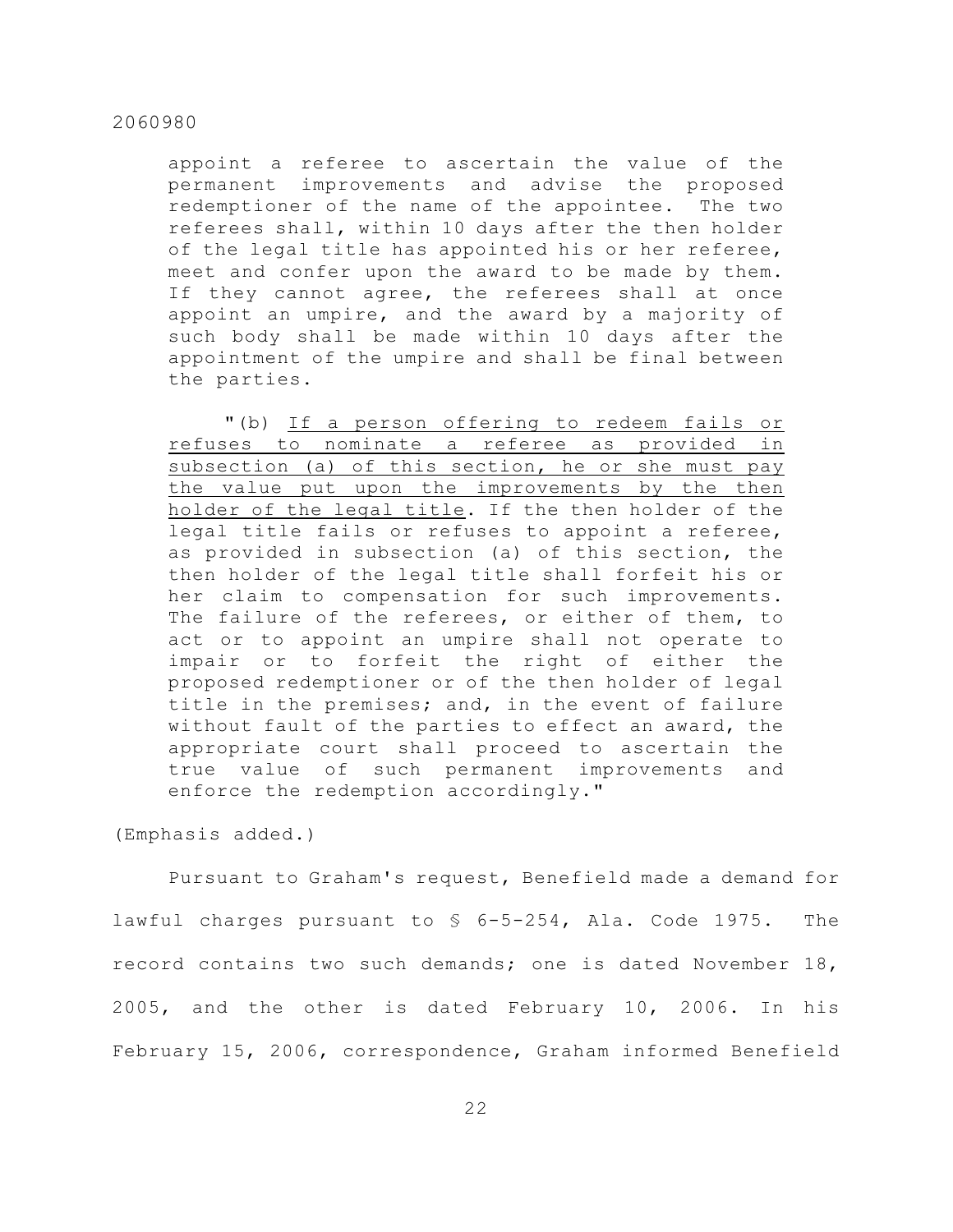that he was disputing that several items listed constituted permanent improvements and lawful charges.

It is undisputed that Graham did not appoint a referee pursuant to  $\frac{1}{5}$  6-5-254, Ala. Code 1975. Section 6-5-254(a) requires that "the proposed redemptioner either shall accept the value so stated by the then holder of the legal title or, disagreeing therewith, shall appoint a referee to ascertain the value of such permanent improvements." Graham did not dispute the value of the permanent improvements, but he did dispute whether the claimed charges were, in fact, for permanent improvements and lawful charges.

"[I]f there are charges set forth in the response to the statutory demand that are in dispute in addition to the value of permanent improvements, arbitration is not required as a condition to the commencement of an action." Jesse P. Evans III, Alabama Property Rights & Remedies § 35.10[a] (1994); see also Dorrough v. Barnett, 216 Ala. 599,\_\_\_, 114 So. 198, 200 (1927)(when other charges are thus in dispute, no duty rests upon the redemptioner to name a referee under the arbitration statute as to permanent improvements); Davis v. Anderson, 678 So. 2d at 143 (if the redeeming party disputes whether an item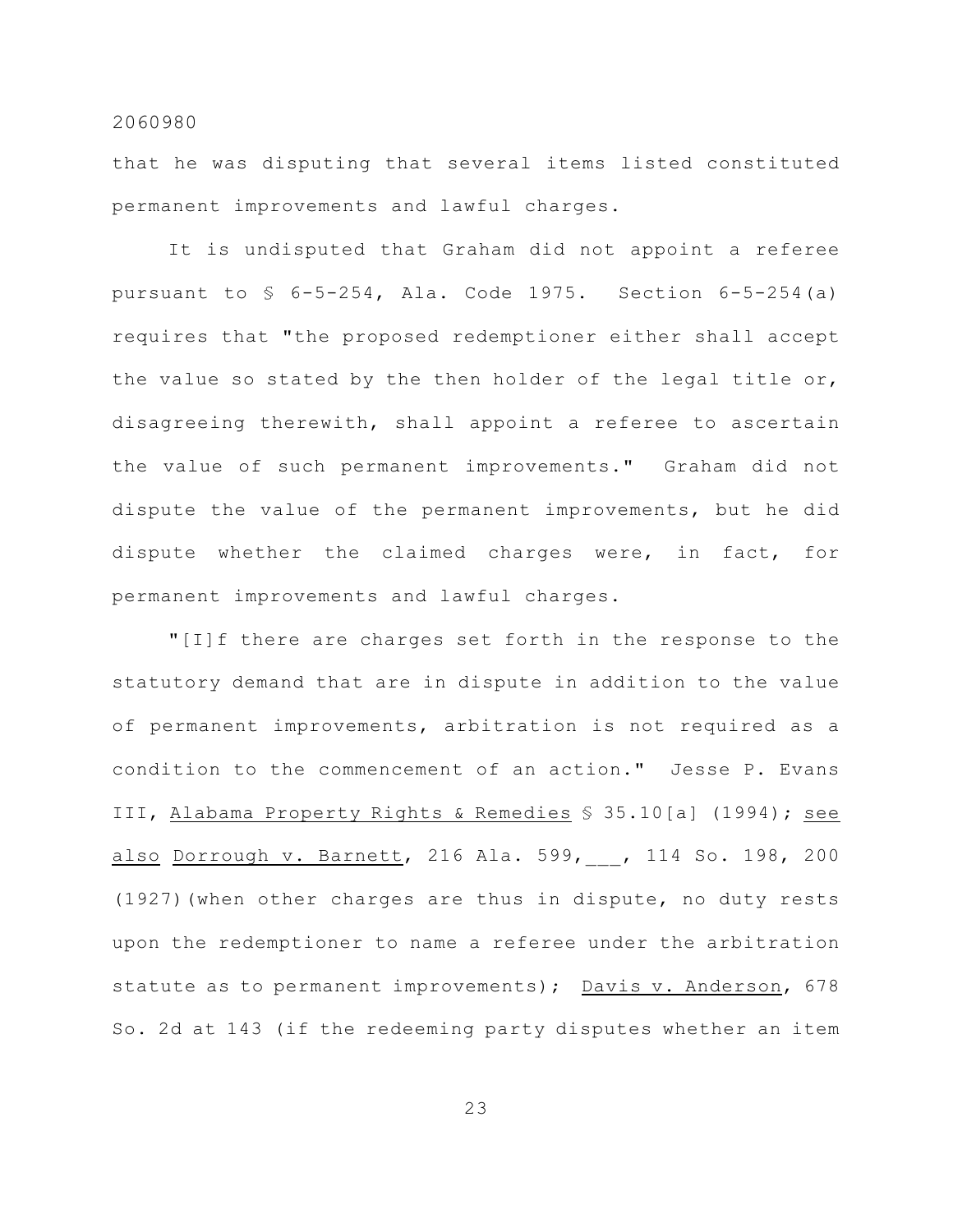listed is a permanent improvement within the meaning of § 6-5- 253, then that party is not required to submit the issue to a referee).

In his February 15, 2006, letter, Graham informed Benefield that he was disputing that several items listed constituted permanent improvements. In his petition, Graham alleged that he disputed the charges for items that were not permanent improvements and did not increase the value of the property. Graham also testified that he disputed those same charges. Our supreme court has held that:

"'[W]hen the statement of lawful charges claimed includes exaggerated or illegal demands, or if so questionable that the redemptioner, acting in good faith, cannot reasonably ascertain the amount he should tender for redemption, no tender need be made before filing a bill to redeem.'Lavretta v. L. Hammel Dry Goods Co., 243 Ala. 34, 36, 8 So. 2d 264, 265 (1942); Dourrough v. Barnett, 216 Ala. 599, 601, 114 So. 198, 199-200 (1927). Furthermore, our supreme court has held that if the redemptioner disputes whether an improvement made by the purchaser or his or her transferee is a 'permanent improvement' within the meaning of §6-5-253, the redemptioner need not submit the issue to a referee before filing a complaint to redeem."

Nicholls v. Colvin, 674 So. 2d at 579; see also Dourrough v. Barnett, 216 Ala. at 601, 114 So. at 200 ("When other charges are thus in dispute, no duty rests upon the redemptioner to